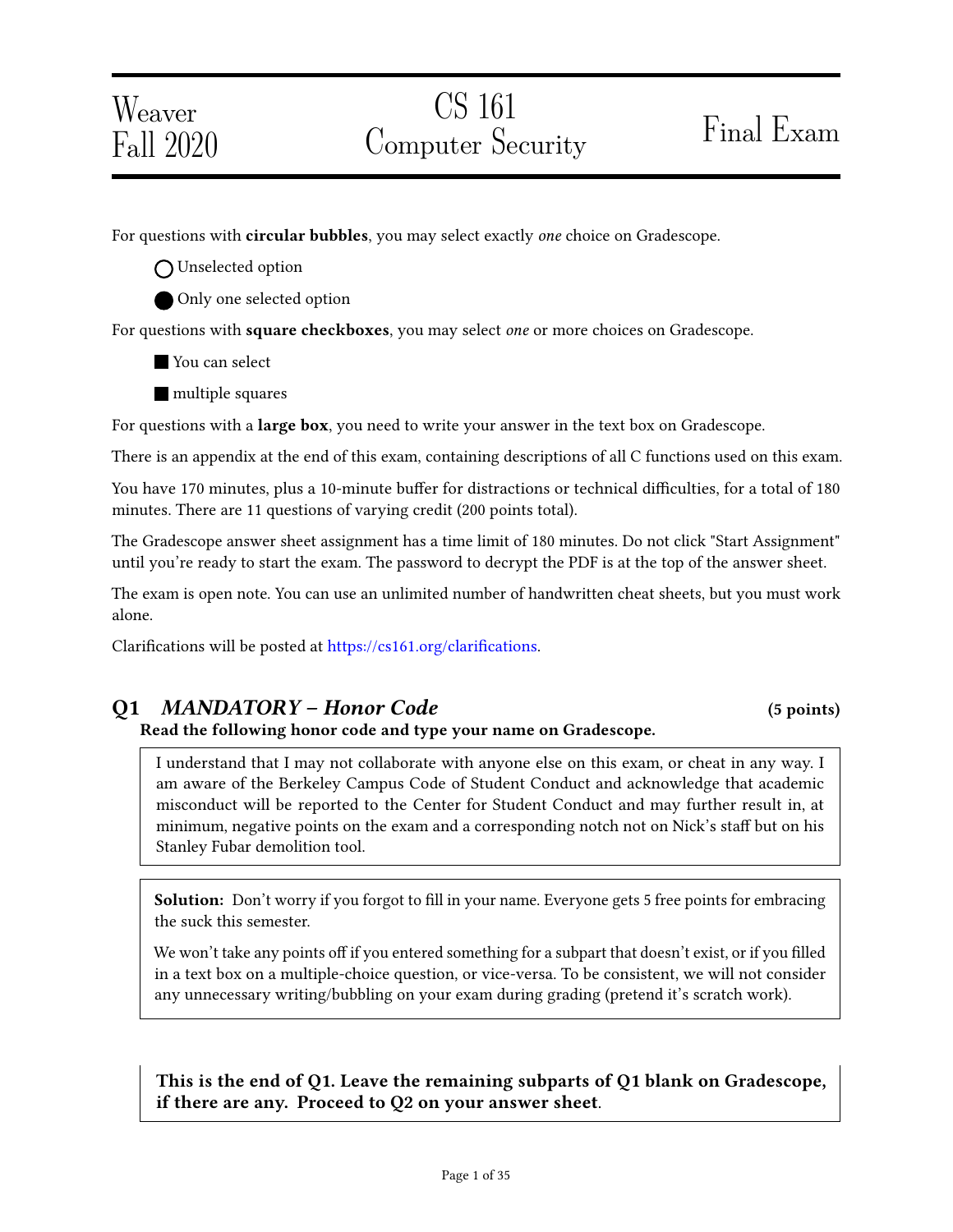## $Q2$  True/false (34 points)

Each true/false is worth 2 points.

Q2.1 TRUE or  $FALSE: A$  cookie with the Secure flag set cannot be exploited in an XSS attack.



Solution: False. The Secure flag prevents a cookie from being sent over an unencrypted HTTP connection, which is unrelated to XSS vulnerabilities. Cookies with the HttpOnly flag are secure against XSS attacks, however.

Q2.2 True or False: A stack canary is placed above the local variables but below the rip of a given stack frame in order to defend against buffer overflow vulnerabilities.

Clarification during exam: "below the rip" means "somewhere below the rip," not necessarily directly below the rip.

| True | $O$ FALSE |
|------|-----------|
|------|-----------|

Solution: True. Stack canaries defend against buffer overflows because stack buffers reside in the local variables, so an overflow would have to overwrite the stack canary before it overwrites the rip.

Q2.3 True or False: Secure cryptographic hash functions provide IND-CPA condentiality on a message because they are irreversible.



**Solution:** False. The simplest way to reason about this is to note that hashes are deterministic, so they cannot be IND-CPA secure.

More formally, IND-CPA confidentiality provides a stricter sense of security in that *nothing* about the message is learned other than its length. Let  $H$  be a secure hash function. Define  $H'(x) = H(x) ||x_0$ -that is, H' produces the output of H plus the first bit of  $x_0$ . Because of the properties of  $H$ ,  $H'$  is still one-way (since reversing  $H'$  would reverse  $H$ ) and collision resistant (since a collision on  $H'$  is a collision on  $H$ ), but the first bit of  $x$  is learned, violating confidentiality.

Q2.4 Let E be an IND-CPA secure encryption scheme, and  $E'(x) = E(x) ||\text{len}(x)$ . In other words,  $E'(x)$ is the ciphertext  $E(x)$  concatenated with the length of the plaintext x.

TRUE OF  $\texttt{False}$ :  $E'$  is IND-CPA secure.

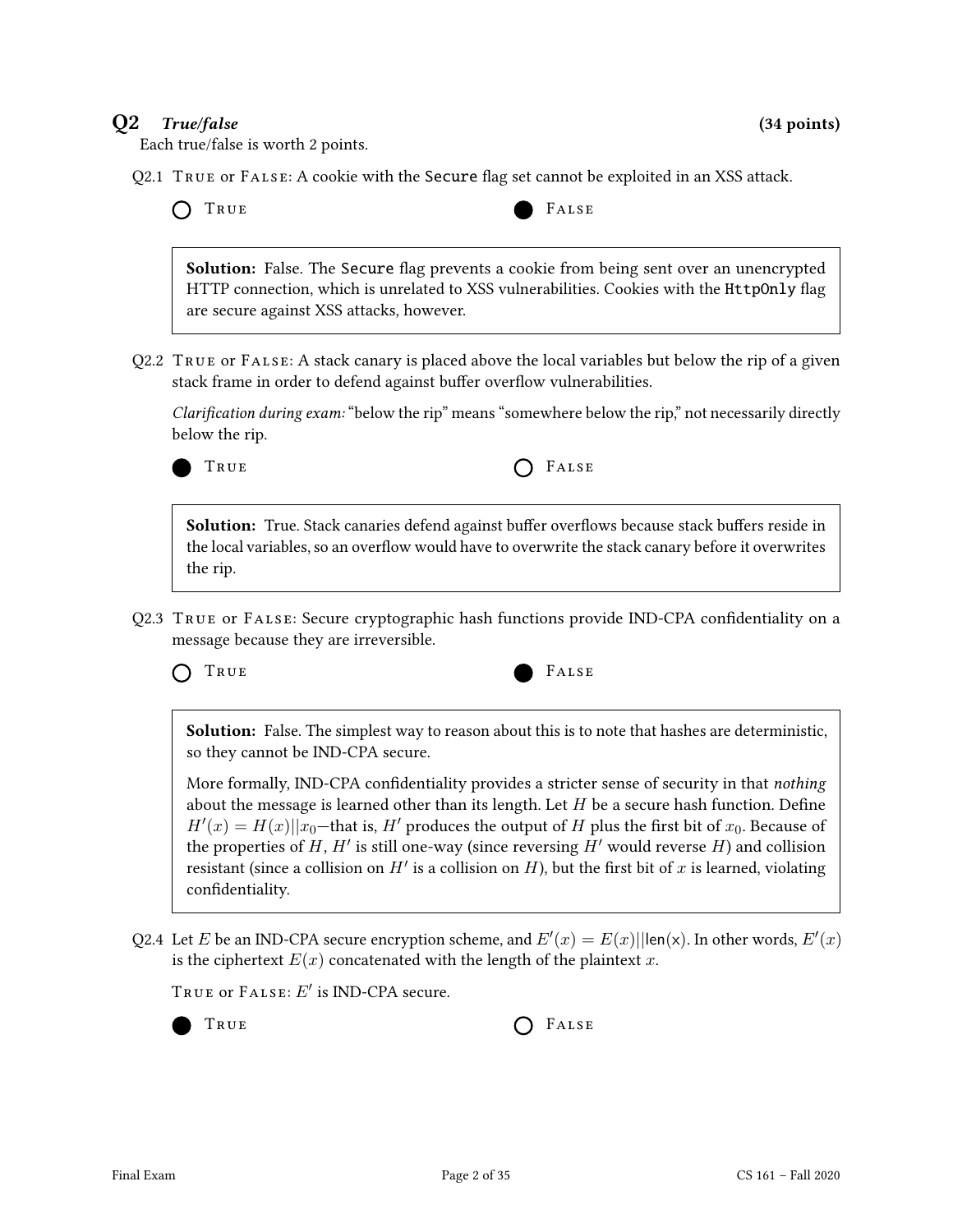Solution: True. The definition of IND-CPA allows IND-CPA secure schemes to leak the length of the plaintext. (Recall that in the IND-CPA game, the pair of messages in the challenge are of equal length.) Therefore, exposing the length directly is still secure.

Keep in mind that for many IND-CPA schemes, such as AES-CBC or AES-CTR, the attacker can estimate the length of the plaintext using the length of the ciphertext.

Q2.5 True or False: Modern, freely-available computer vision programs have become powerful enough to make CAPTCHAs obsolete.



**Solution:** False. CAPTCHAs are most vulnerable to outsourcing attacks, where attackers use real human labor, not computer vision programs, to solve them. CAPTCHAs are also still widely used.

Q2.6 True or False: The Great Firewall of China can inject TCP RST packets to censor connections.



TRUE **CONSTRUE** 

Solution: True. The Great Firewall is an on-path adversary, so it can see TCP packets and spoof RST packets.

- Q2.7 True or False: Modern systems enable stack canaries, WˆX, ASLR, and pointer authentication to defend against buffer overflow attacks. This is an example of defense-in-depth.
	-

 $\bigcap$  False

**Solution:** True. Even if your exploit defeats one of the defenses, it may not defeat all of them. This is an example of defense-in-depth.

Q2.8 TRUE or  $FALSE$ : It is possible to inspect encrypted HTTPS traffic with a HIDS.



TRUE **CONSTRUE** 

**Solution:** True. The HIDS is installed on the end host and can see unencrypted applicationlayer data.

Q2.9 TRUE or FALSE: It is easier for an off-path attacker to inject messages into a TCP connection if the initial sequence numbers were derived from the current time (with second precision) than if the initial sequence numbers were generated randomly.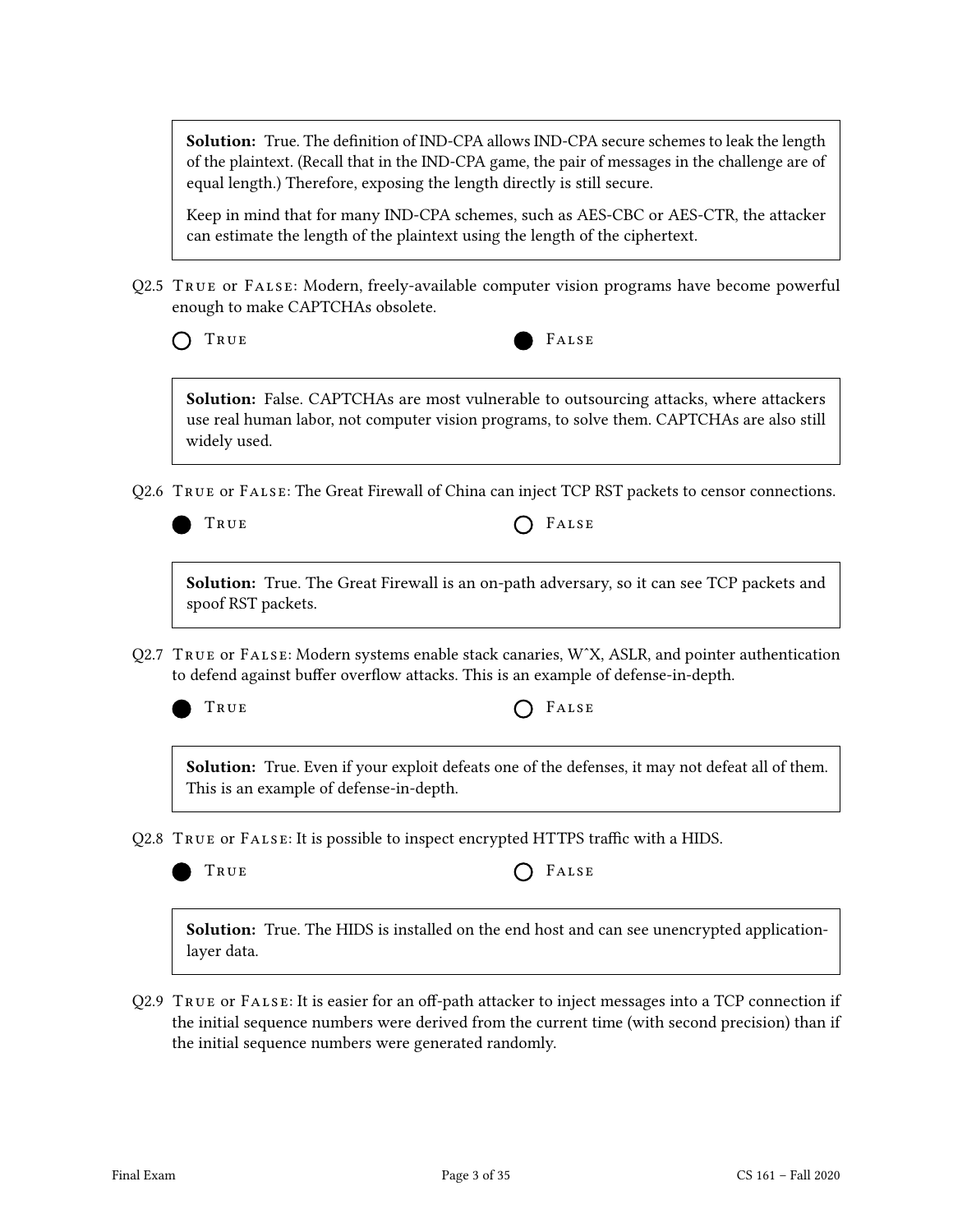

**Solution:** True. An off-path attacker must guess sequence numbers to inject messages in a TCP connection. Non-random sequence numbers make TCP more vulnerable to an off-path attacker, since the attacker has a greater chance of predicting the sequence numbers.

Q2.10 True or False: TLS is vulnerable to RST injection attacks during the handshake, but not after the handshake is completed.

TRUE FALSE

**Solution:** False. A TCP RST packet can still be injected during a TLS connection, since TLS is built on top of TCP.

Q2.11 True or False: Input sanitation helps defend against some SQL injection and XSS attacks.

| v<br>M.<br>$\sim$<br>- - |  |
|--------------------------|--|
|                          |  |

 $\Gamma$  False

Solution: True. SQL injection and XSS rely on user input being treated as code, so input sanitation would stop some (but not all) attacks.

 $Q2.12$  TRUE OF FALSE: Randomizing the source IP and port is a common defense against DNS spoofing.

TRUE FALSE



Solution: False. Randomizing the source IP would break the functionality of DNS, because you will not be able to receive the DNS response.

Randomizing the port is okay because you still receive the response. Your computer would just need to remember what random port it sent the request with and look for the answer at the same port.

Q2.13 True or False: Of the security principles covered in class, two factor authentication is best described as an example of defense in depth.

TRUE **CELLES** 

**Solution:** True. 2FA means that even if one layer of your security is compromised (e.g. your password is stolen), other defenses remain in place to protect your account.

Q2.14 True or False: DNS (without DNSSEC) is secure against an on-path attacker, but not a MITM attacker.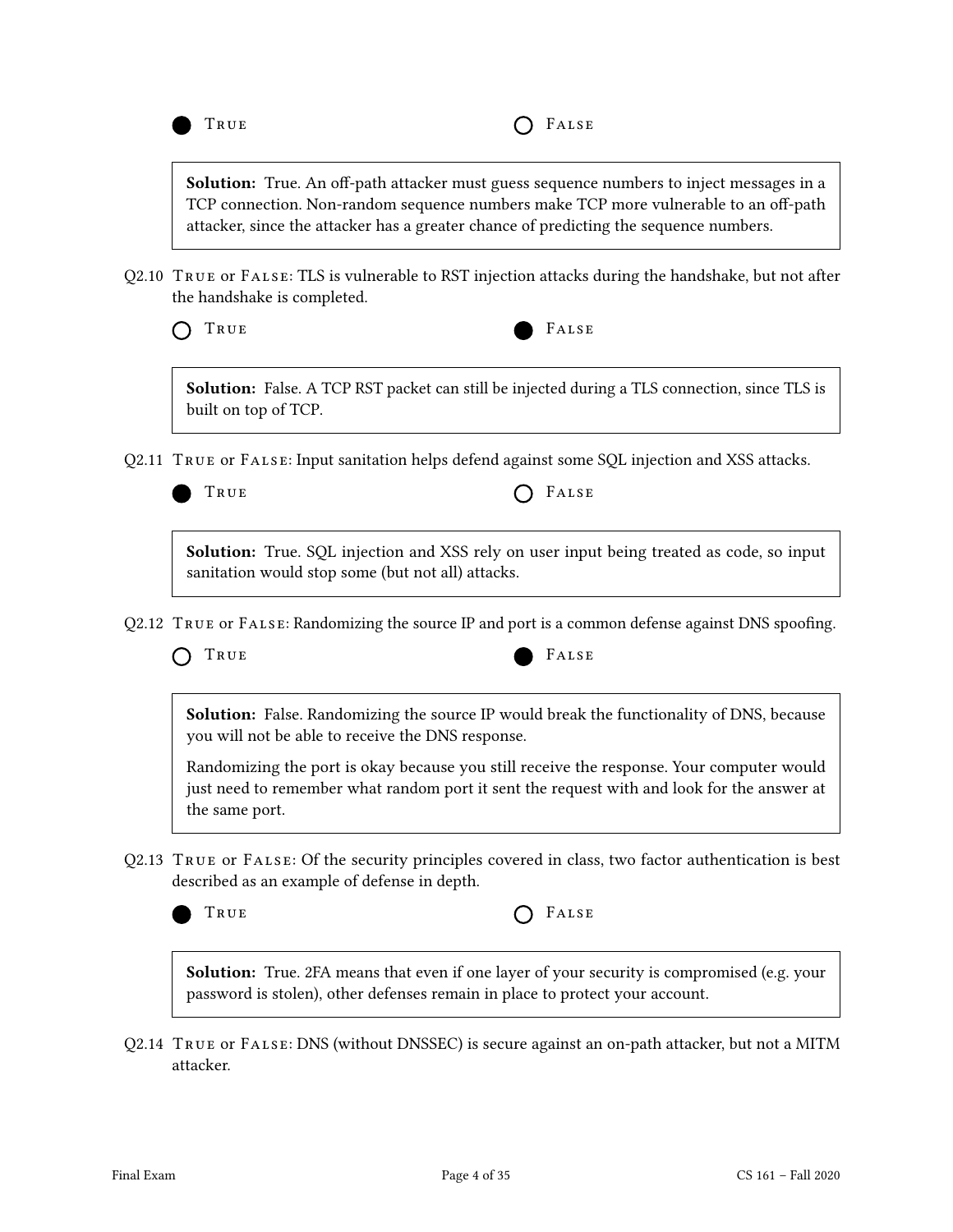|  | ۰.<br>- -<br>۰. |
|--|-----------------|
|--|-----------------|

Solution: False. The on-path attacker can see the ID field and race the legitimate response.

Q2.15 TRUE OF FALSE: ASLR prevents all buffer overflow attacks.

| ں<br>$\sim$<br>M.<br>v<br>a s |
|-------------------------------|
|                               |

FALSE

Solution: False. ASLR can't prevent overwriting local variables.

Q2.16 TRUE or FALSE: Log analysis is effective at detecting attacks in real-time.



Solution: False. Logs are usually checked offline afterwards, so they usually detect attacks after they've already happened.

Q2.17 TRUE OF FALSE: Clickjacking can help an attacker execute reflected XSS attacks.

| TRUE |  |  | $O$ FALSE |  |
|------|--|--|-----------|--|
|      |  |  |           |  |

Solution: True. Clickjacking can cause the victim to click on an attacker-crafted link, and reflected XSS requires the victim to click on an attacker-crafted link.

Q2.18 True or False: EvanBot is a real bot. (0 points)

| مە<br>M.<br>- -<br>$\sim$<br>v |  |
|--------------------------------|--|
|                                |  |

 $\bigcap$  FALSE

Solution: True. See <http://isevanbotreal.com> to learn more.

This is the end of Q2. Leave the remaining subparts of Q2 blank on Gradescope, if there are any. Proceed to Q3 on your answer sheet.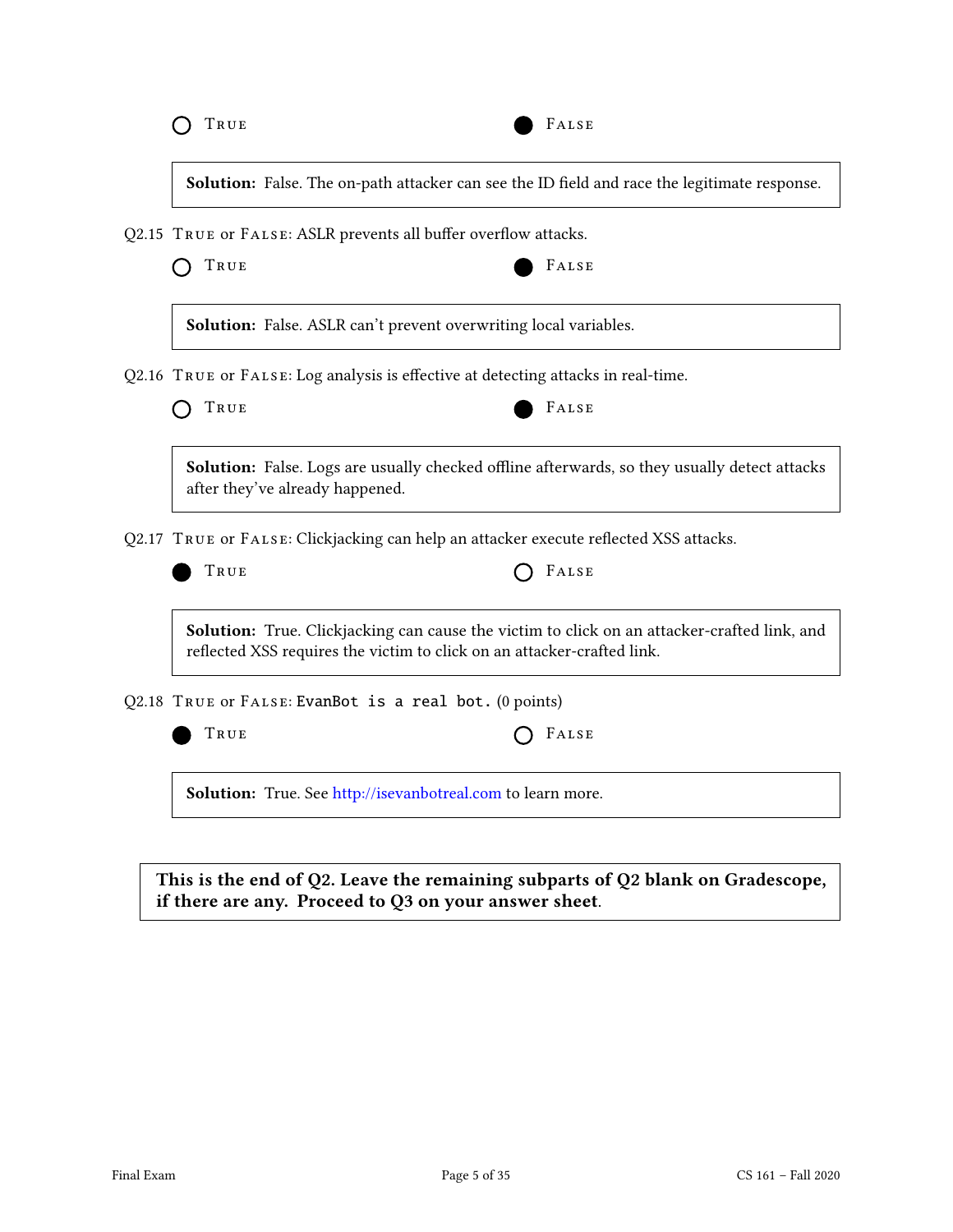## Q3 Indirection (24 points)

Consider the following vulnerable C code:

```
1 \#include < stdlib . h>
2 \#include < string.h>
3
4 \times struct log_entry {
5 char title [8];
6 char * msg;
7 };
8
9 void log_event (char * title, char * msg) {
10 size_t len = strnlen (msg, 256);
11 if ( len == 256) return; /* Message too long. */
12 struct log_{\text{entry}} * entry = malloc(sizeof(struct log_{\text{entry}}));13 entry –>msg = malloc(256);
14 strcpy (entry -> title, title);
15 strncpy (entry ->msg, msg, len + 1);
16 add_to_log(entry); /* Implementation not shown. */
17 }
```
Assume you are on a little-endian 32-bit x86 system and no memory safety defenses are enabled.

Q3.1 (3 points) Which of the following lines contains a memory safety vulnerability?

| $\bigcirc$ (A) Line 10 | $\bigcirc$ (D) Line 15 |
|------------------------|------------------------|
| $\bigcirc$ (B) Line 13 | $O(E)$ —               |
| $\bullet$ (C) Line 14  | $\bigcap$ (F) —        |

Solution: Line 14 uses a strcpy, which is not a memory-safe function because it only terminates when it sees a null byte. The attacker could provide a string that is longer than the buffer or not properly null-terminated, and stropy would still copy the entire string into the buffer, overwriting other variables in the process.

Note that line 15 uses a strncpy whose length parameter comes from strnlen, so it is safe.

Q3.2 (3 points) Seeing an opportunity to exploit this program, you fire up GDB and step into the log\_event function. Give a GDB command that will show you the address of the rip of the log\_event function. (Abbreviations are fine.)

Enter your answer in the text box on Gradescope.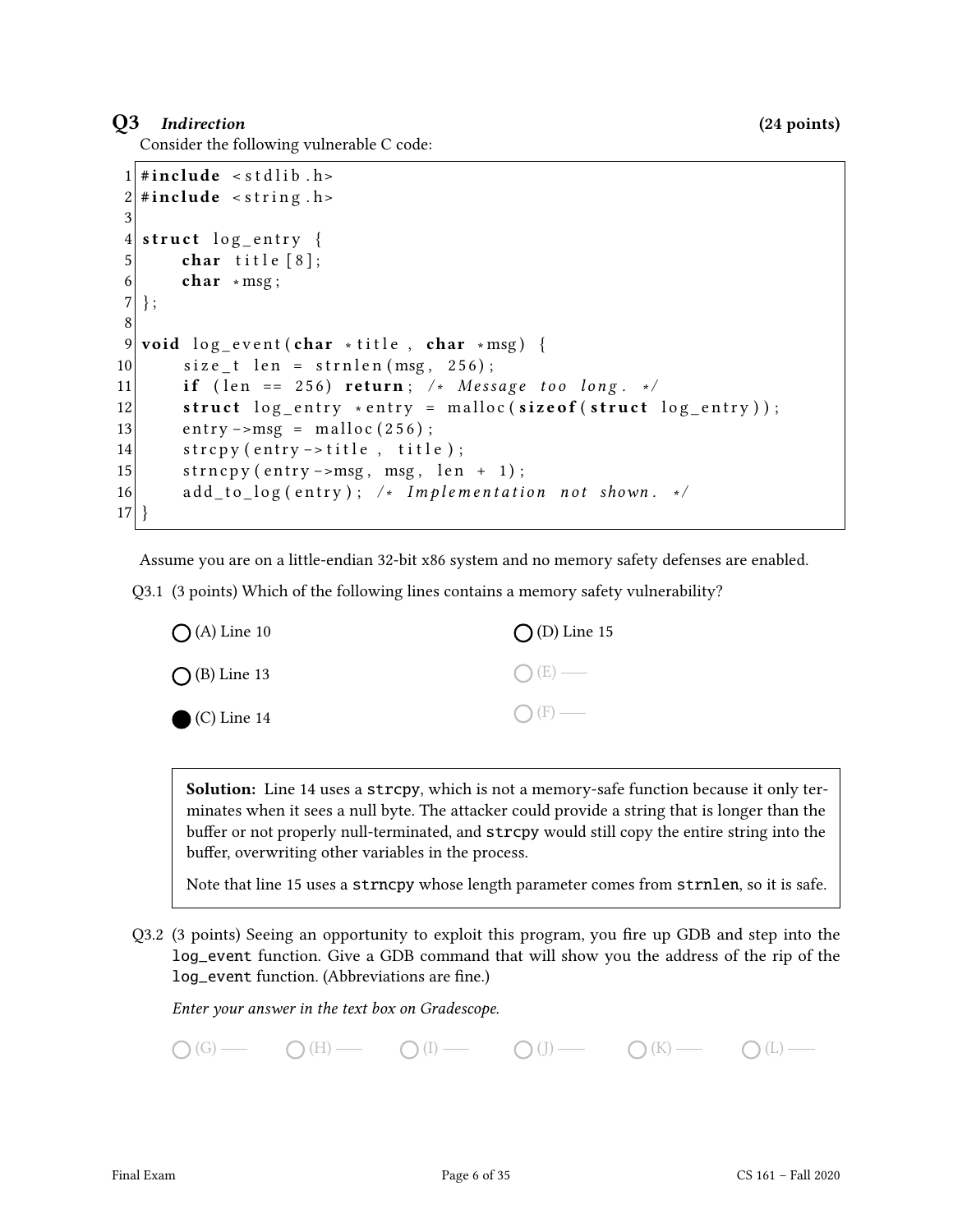Solution: info frame (abbreviated i f) would be the easiest command to use. Other solutions exist.

Q3.3 (3 points) Fill in the numbered blanks on the following stack and heap diagram for log\_event. Assume that lower-numbered addresses start at the bottom of both diagrams.

Clarification during exam: The stack diagram shown is incorrect. The values 1 and title should should be swapped on the stack.

|                                        | <b>Stack</b>                | Heap                                  |
|----------------------------------------|-----------------------------|---------------------------------------|
|                                        | title                       | 3                                     |
|                                        | 1                           | 2                                     |
|                                        | rip                         |                                       |
|                                        | sfp                         |                                       |
|                                        | len                         |                                       |
|                                        | entry                       |                                       |
| $O(A)$ 1 = entry->msg 2 = entry->title |                             | $3 = msg$                             |
| $O(B)$ 1 = entry->msg 2 = msg          |                             | $3 = entry$ ->title                   |
| $(C)$ 1 = msg                          |                             | $2 = entry$ ->title $3 = entry$ ->msg |
| $O(D)$ 1 = msg                         | $2 = entry \rightarrow msg$ | $3 = entry$ ->title                   |
|                                        |                             |                                       |
|                                        |                             |                                       |

**Solution:** We messed up the stack diagram for this part. Arguments are pushed on the stack in reverse order, so 1 (msg) should actually be above title, not below title. Since it's our mistake, we are giving full credit to everyone on this subpart.

The two arguments,  $title$  and msg, must be on the stack, so  $1 = msg$ .

Structs are filled from lower addresses to higher addresses, so  $2 =$  entry->title and  $3 =$ entry->msg.

Using GDB, you find that the address of the rip of log\_event is 0xbfffe0f0.

Let SHELLCODE be a 40-byte shellcode. Construct an input that would cause this program to execute shellcode. Write all your answers in Python 2 syntax (just like Project 1).

Q3.4 (6 points) Give the input for the title argument.

Enter your answer in the text box on Gradescope.

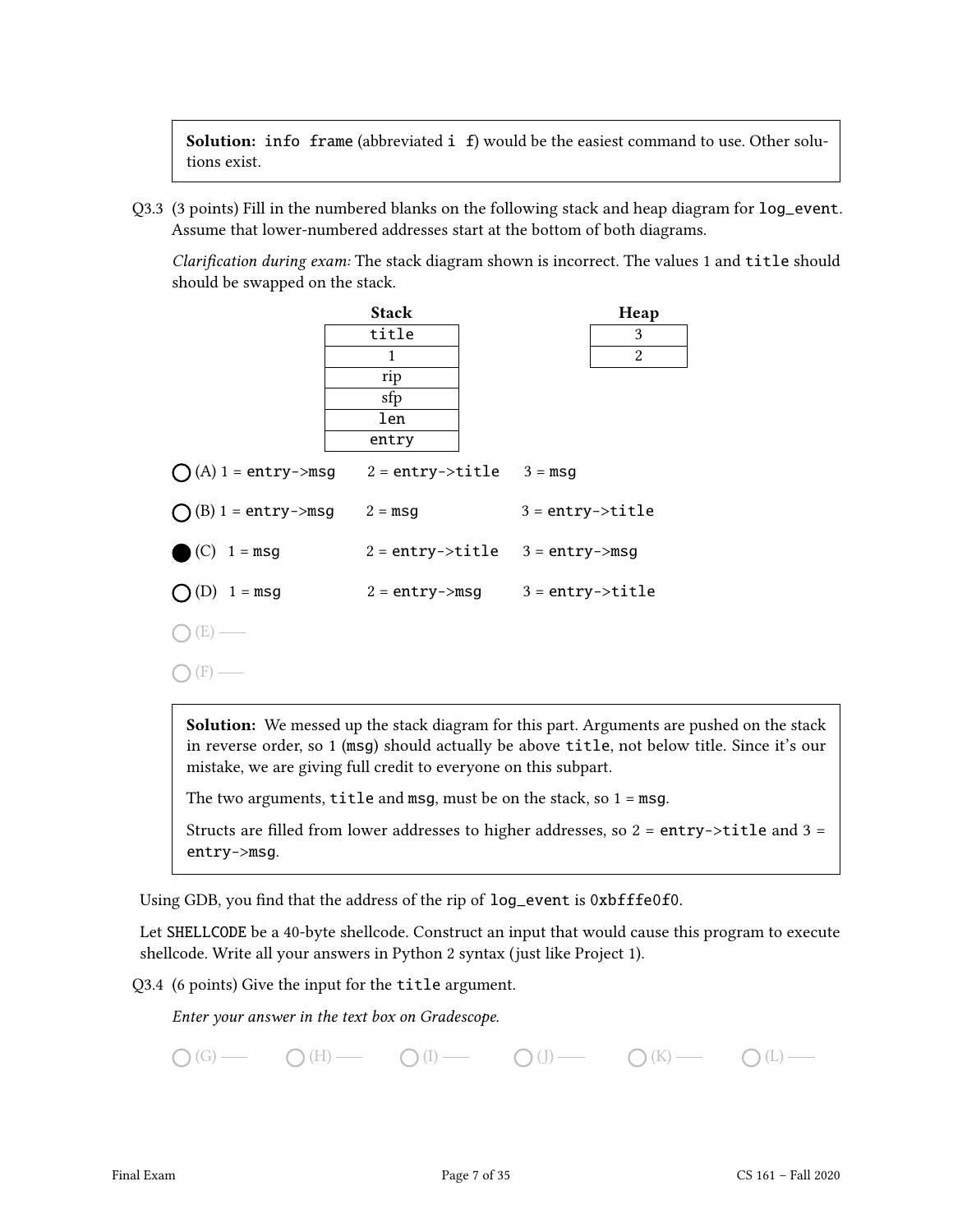Solution: The strcpy at line 14 lets us write as much data as we want into entry->title, which is a buffer on the heap.

The strncopy at line 15 lets us write as much data as we want into entry->msg, which is a pointer on the heap. Note from the stack diagram that entry->msg is directly above entry->title, which is a buffer that we can overflow! Thus we can also overflow the entry->msg pointer and make it point wherever we want our data to be written.

The overarching idea is to use line 14 to overflow the  $entry$ - $msg$  pointer to point to the rip, and then use line 15 to overwrite the rip (which entry->msg is now pointing to) with the classic buffer overflow exploit.

The title input should overflow entry->msg with the rip. We write 8 bytes of garbage to overwrite entry->title, then overwrite entry->msg with the rip.

'A' \*  $8 + 'xf0\xe0\xff\xbf'$ 

Q3.5 (6 points) Give the input for the msg argument.

Enter your answer in the text box on Gradescope.

 $O(A)$   $O(B)$   $O(C)$   $O(D)$   $O(E)$   $O(E)$   $O(F)$   $O(F)$ 

Solution: Now that entry->msg is pointing at the rip, our input for msg will be directly written to the rip (thanks to line 15).

Thus we can write the classic buffer overflow exploit (project 1, question 1): we overwrite the rip with the address directly above it (rip  $+ 4$ ), then write the shellcode. This causes the rip to point to shellcode.

'\xf4\xe0\xff\xbf' + SHELLCODE

Q3.6 (3 points) Which of the following defenses on their own would prevent your exploit?

Note: If stack canaries are enabled, you can assume 0xbfffe0f0 is still the correct address of the RIP.

| $\Box$ (G) Stack canaries                 | $\Box$ (J) None of the above |
|-------------------------------------------|------------------------------|
| $H(H)$ W <sup><math>\wedge</math></sup> X | $\Box$ (K) —                 |
| (I) ASLR                                  | $\Box$ (L) —                 |

Solution: Stack canaries would not defend against this attack because we are not consecutively writing from the local variables to the rip. Instead, we are overflowing a heap variable (no canaries on the heap) and then directly writing above the canary.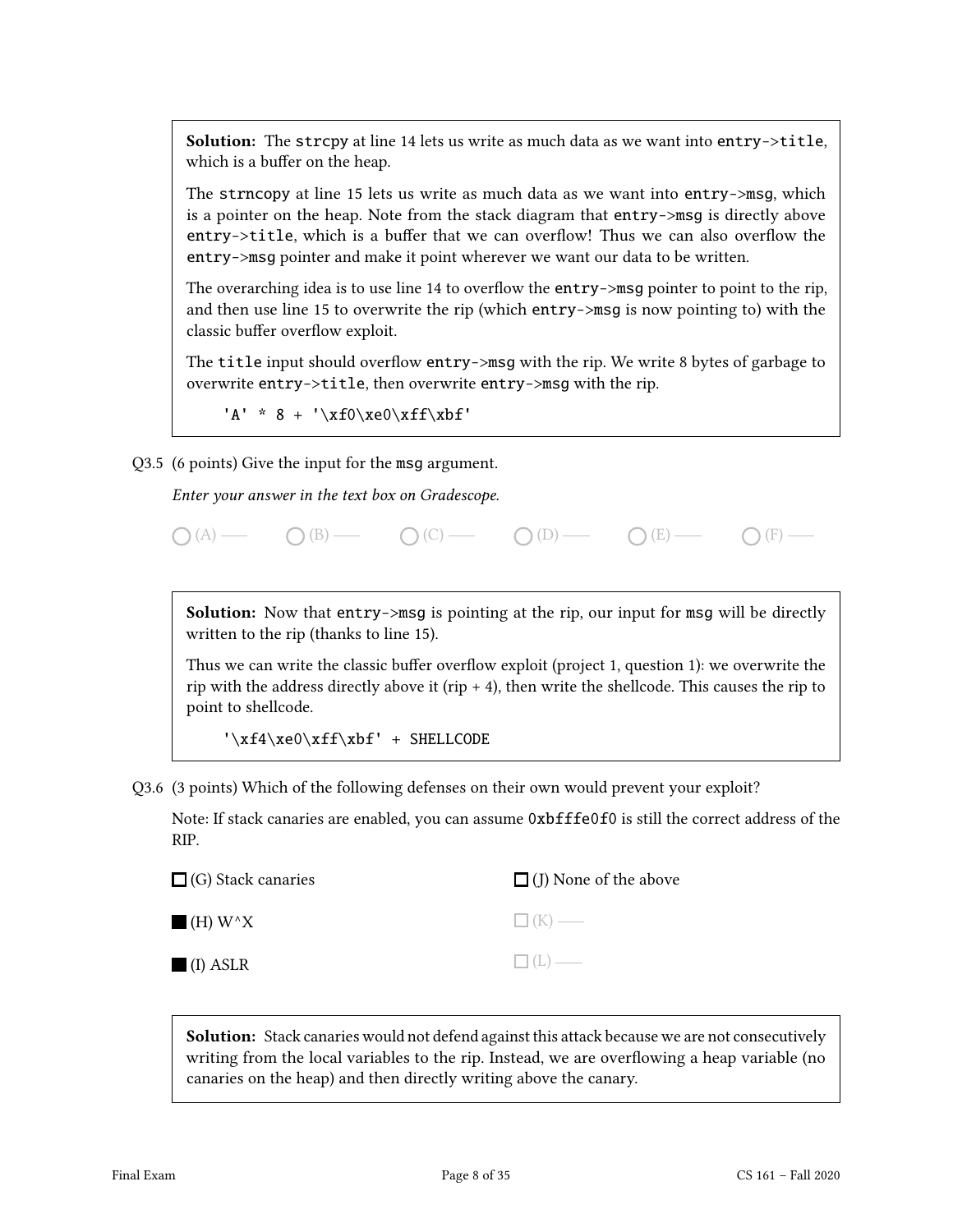W^X defends against your exploit by preventing the shellcode on the stack from being executed.

ASLR defends against your exploit by randomizing the address of the rip that you use in your exploit.

This is the end of Q3. Leave the remaining subparts of Q3 blank on Gradescope, if there are any. Proceed to Q4 on your answer sheet.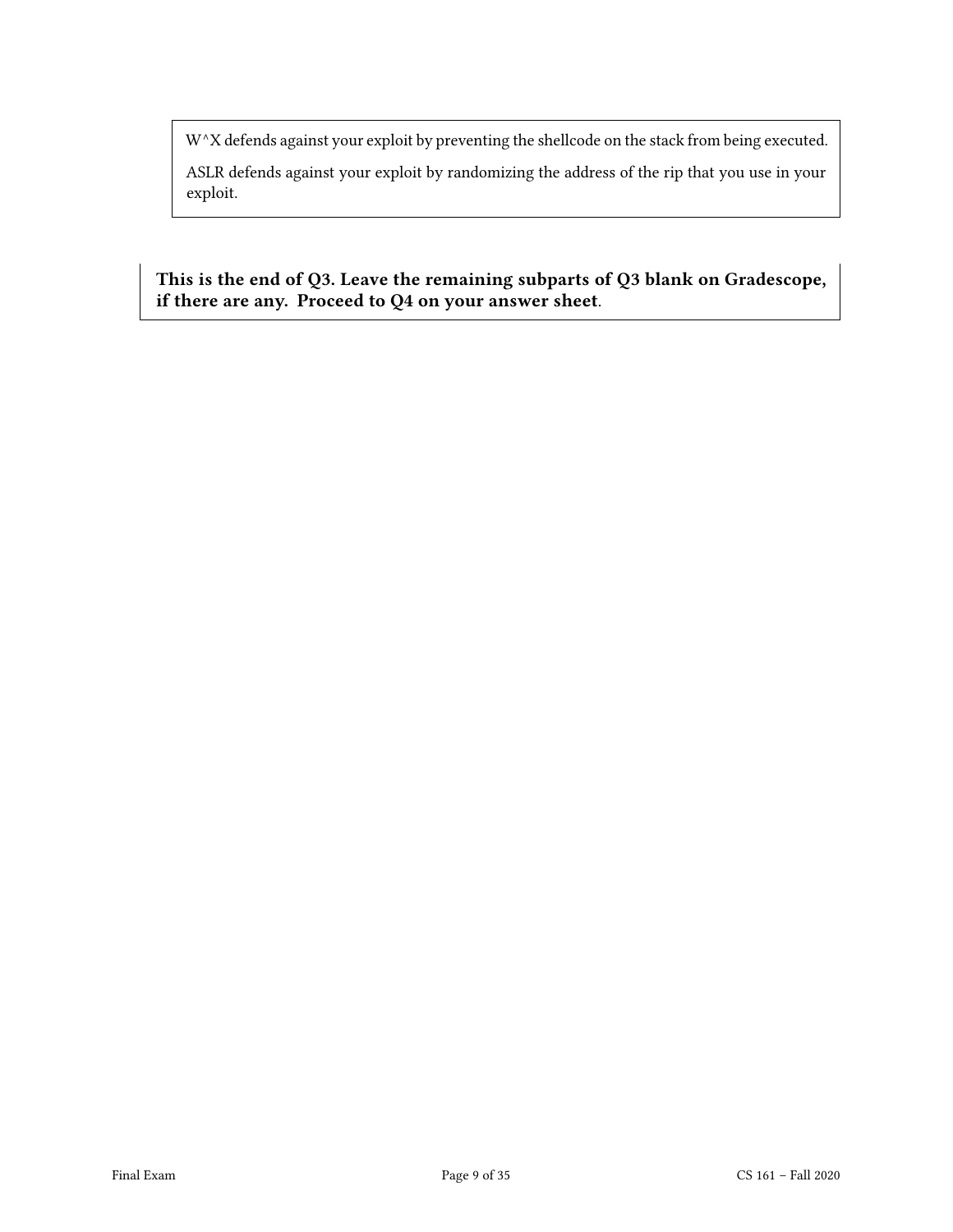## Q4 Malcode (12 points)

Q4.1 (3 points) Malcode X spreads by making a copy of its own binary on another machine and executing it. Which intrusion detection technique is best for detecting this malcode?

| (A) Signature-based detection               | $\bigcap$ (D) Behavioral detection |
|---------------------------------------------|------------------------------------|
| $\bigcap$ (B) Anomaly-based detection       | $\bigcap (E)$ —                    |
| $\bigcap$ (C) Specification-based detection | $\bigcap$ (F) —                    |

Solution: Because the malcode does not change each time it replicates, we can add a signature for the malcode binary to detect and block it.

Q4.2 (3 points) Malcode X connects to other machines using TLS. Which intrusion detection method is best for detecting this malcode?

Select one option, and briefly justify your answer (1 sentence) in the text box.

 $\bigcap$  (G) NIDS  $\bigcap$  (H) HIDS  $\bigcap$  (I)  $\longrightarrow$   $\bigcap$  (I)  $\longrightarrow$   $\bigcap$  (K)  $\longrightarrow$   $\bigcap$  (L)  $\longrightarrow$ 

Solution: Because TLS is encrypted, the NIDS does not have the necessary host context in order to decrypt and inspect the traffic for the malcode. Thus, only the HIDS can defend against the malcode.

We may consider accepting NIDS if you explain that you can give the NIDS the server's private keys and let it actively intercept every connection.

Q4.3 (3 points) Malcode Y spreads by encrypting its binary, copying the encrypted binary and a decryption script to another machine, and executing the decryption script to run the malcode. The encryption key and the IV/nonce (if needed) are randomly generated each time the malcode replicates. Which encryption schemes would cause every copy of the malcode to look different?

Clarification during exam: "Cause every copy of the malcode to look different" means that the encrypted copies of the malcode differ in at least 1 byte.

| $(A)$ AES-ECB | $\blacksquare$ (C) AES-CTR   | $\Box$ (E) — |
|---------------|------------------------------|--------------|
| $(B)$ AES-CBC | $\Box$ (D) None of the above | $\Box$ (F) — |

Solution: In all of these AES ciphers, the ciphertext looks different as long as the key is different each time.

Note that AES-ECB is deterministic with the same key, but changing the key still causes the ciphertext to look different.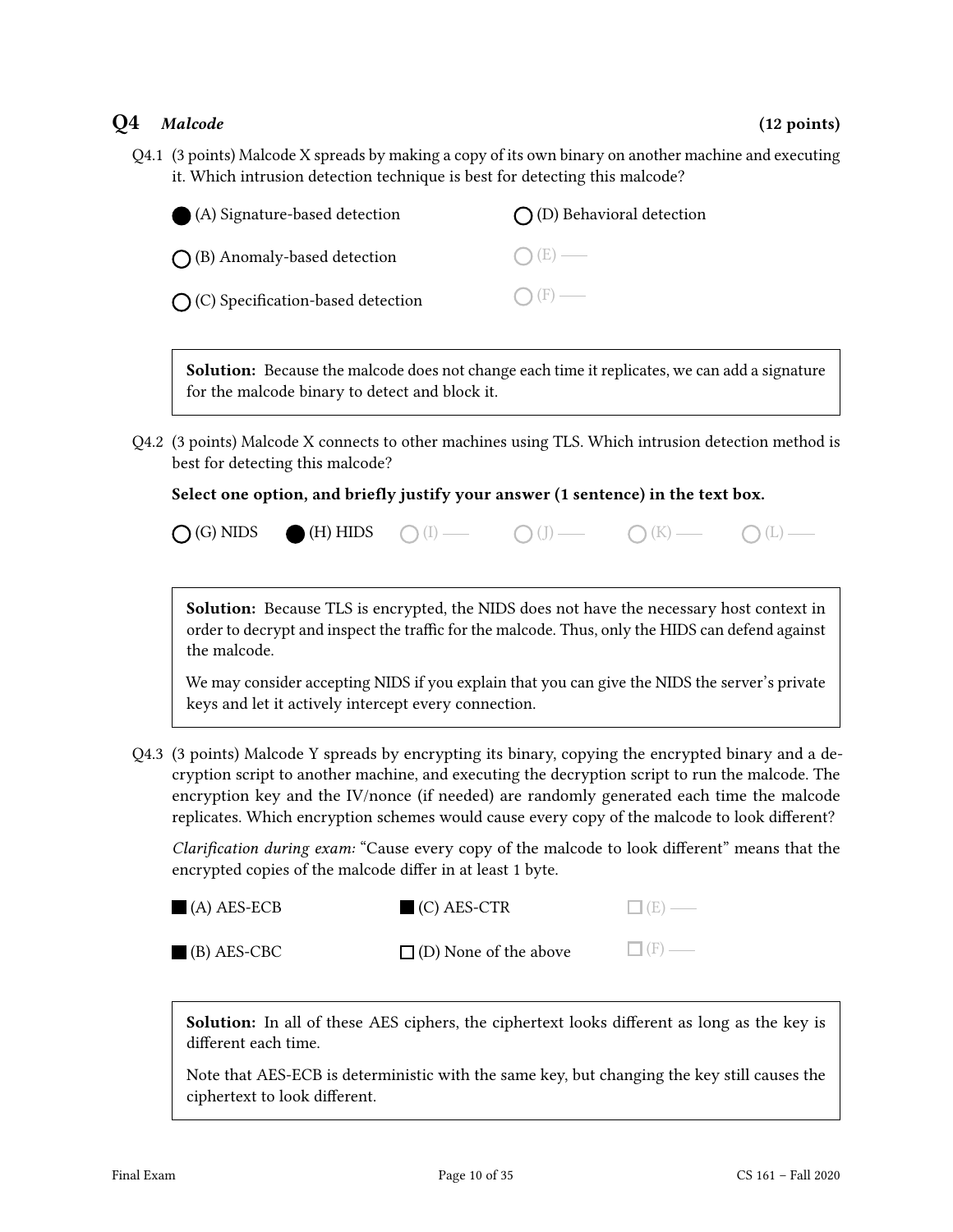Q4.4 (3 points) Malcode Z spreads the same way as Malcode Y. However, instead of randomly generating the encryption key and the IV/nonce (if needed), they are hard-coded into the binary and the decryption script. Which encryption schemes would cause every copy of the malcode to look different?

 $\Box$  (G) AES-ECB  $\Box$  (H) AES-CBC  $\Box$  (I) AES-CTR (J) None of the above  $\Box$ (K) —  $\Box$ (L) —

Solution: A static key and IV means that the encrypted payload always remains the same.

Note that AES-CBC and AES-CTR are both deterministic if you use the same key and IV/nonce every time.

This is the end of Q4. Leave the remaining subparts of Q4 blank on Gradescope, if there are any. Proceed to Q5 on your answer sheet.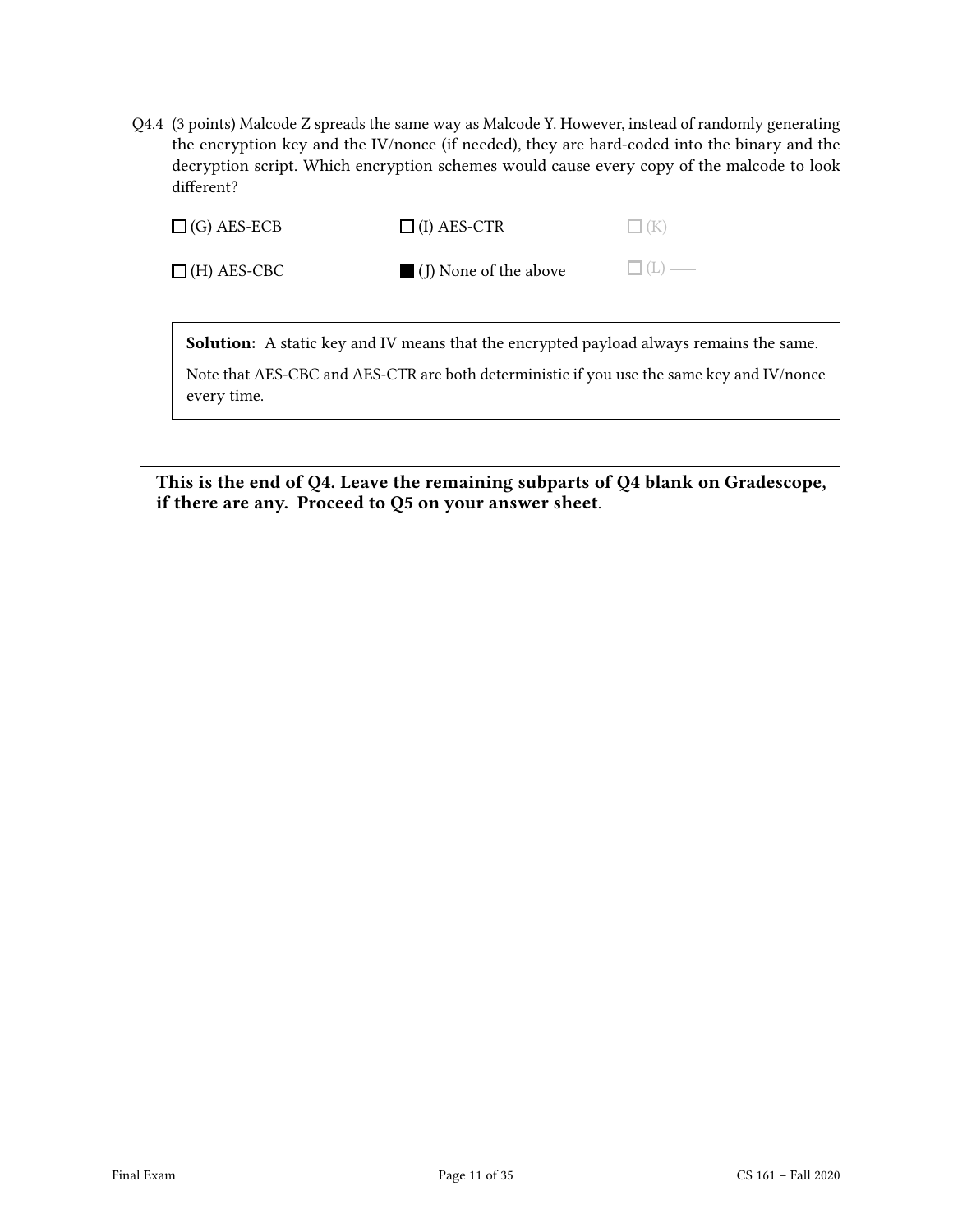## Q5 CalCentral Security (20 points)

Given your performance as a skilled attacker of the UnicornBox website, university administrators have asked you to assess the security of the CalCentral platform.

The CalCentral website is set up as follows:

- CalCentral is located at https://calcentral.berkeley.edu/.
- The Central Authentication Service (CAS) is located at https://auth.berkeley.edu/.
- CalCentral uses session tokens stored in cookies for authentication, similar to Project 3. The session token cookie has domain berkeley.edu, and the Secure and HttpOnly flags are set.
- CalCentral does not use CSRF tokens or any form of CSRF protection.

Each subpart is independent.

Q5.1 (3 points) When a user attempts to sign in on CalCentral, the CAS login portal appears in a pop-up window.

TRUE OR FALSE: Because CalCentral and CAS have the same origin, CAS can update the CalCentral webpage when a user signs in successfully.

 $\bigcap$  (A) True, because CalCentral and CAS are managed by the same organization.

 $\bigcap$  (B) True, because windows with the same origin can interact with each other.

 $\bigcap$  (C) False, because pop-up windows can never affect other windows, regardless of the origin.

(D) False, because CalCentral and CAS don't have the same origin.

- $\bigcap(E)$  —
- $\bigcap$  (F) —

Solution: False. These pages might be able to communicate in other ways, but they have different origins under the same-origin policy.

Q5.2 (3 points) When a user attempts to sign in on CalCentral, the CAS login portal appears in an iframe embedded on the CalCentral page.

TRUE OR FALSE: This design allows CalCentral to modify the text field on the CAS website to autofill the username field.

 $\bigcap$  (G) True, because CalCentral and CAS are managed by the same organization.

 $\bigcap$  (H) True, because the inner frame is loaded with the same origin of the outer frame.

 $\bigcap$  (I) False, because Javascript is needed to autofill form fields.

 $(1)$  False, because the outer frame cannot affect the contents of the inner frame.

 $\bigcap$  (K) —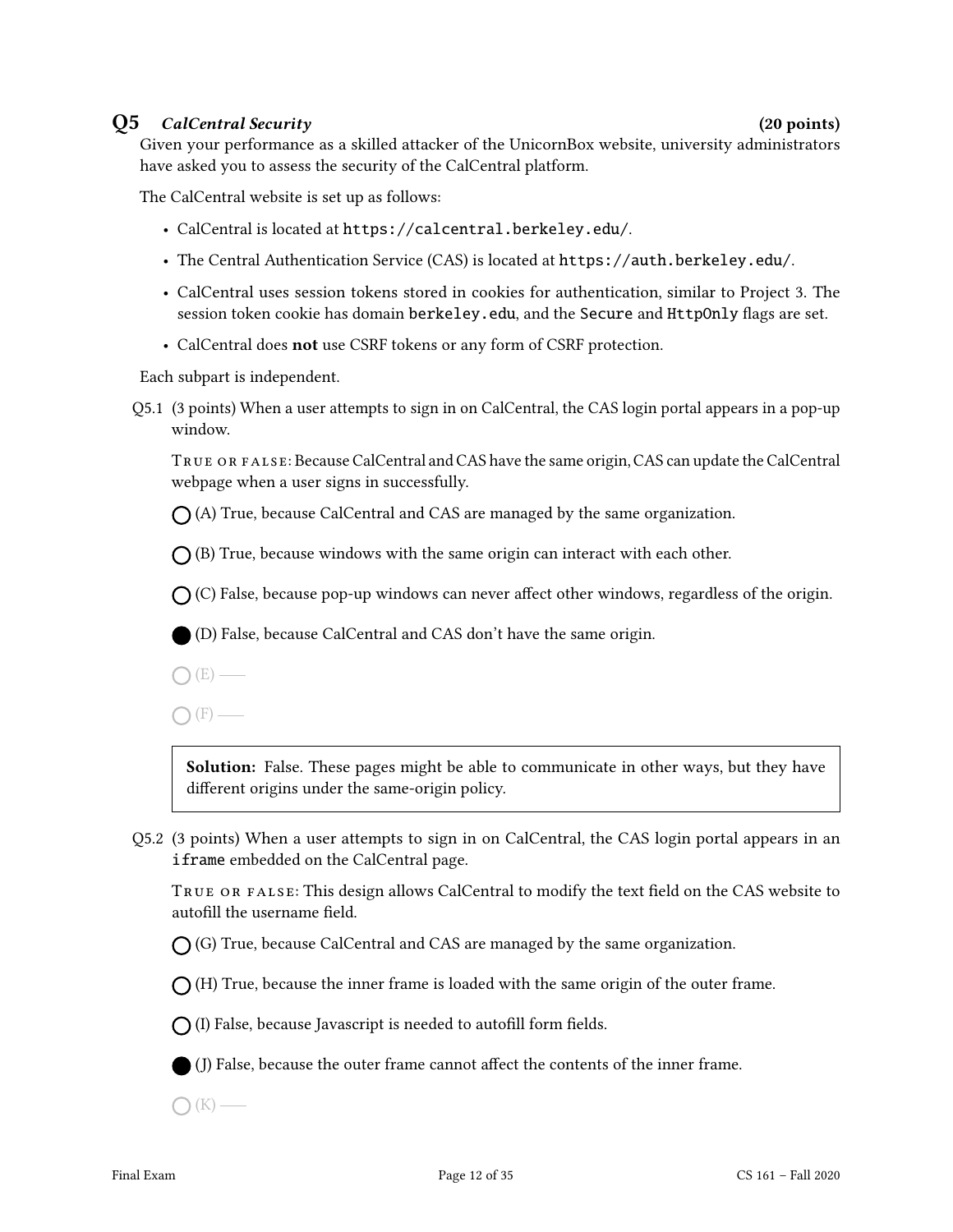$\bigcap(L)$  —

Solution: False. Frame isolation states that the outer page cannot change the contents of the inner page, and inner pages cannot change the content of the outer page.

Q5.3 (3 points) If a user is logged into CalCentral (has a valid session token cookie), a GET Request to https://calcentral.berkeley.edu/api/photo/ will contain a response with their CalCentral photo. The website https://evil.com/ loads an image with the following HTML snippet:

<image src="https://calcentral.berkeley.edu/api/photo/">

True or false: If a user is currently signed into CalCentral, the https://evil.com/ website will be able to successfully display their photo.

(A) True, because the browser attaches the session token in the request to CalCentral.

 $\bigcap$  (B) True, because the referer in the request is https://calcentral.berkeley.edu.

 $\bigcap$  (C) False, because the browser does not attach the session token in the request to CalCentral.

 $\bigcap$  (D) False, because the referer in the request is https://evil.com.

 $\bigcap(E)$  —

 $\bigcap$  (F) —

Solution: True. The browser will attach the user's session cookie for CalCentral, due to cookie policy (domain matches). Because CSRF protection is disabled, the server doesn't check for a CSRF token or validate the referer, so any requests with a valid session token will be sent back the appropriate profile picture.

Q5.4 (3 points) You find a reflected XSS vulnerability on CAS. https://berkeley.edu has a footnote that says "UC Berkeley."

TRUE OR FALSE: Using this vulnerability, you can cause the victim to see "CS 161 Enterprises" in the footnote when they visit https://berkeley.edu.

Clarification during exam: The footnote on https://berkeley.edu/ is part of the static HTML page.

 $\bigcap$  (G) True, because the script runs with the same origin as https://berkeley.edu.

 $\bigcap$  (H) True, because XSS subverts the same-origin policy.

(I) False, because the script runs with a different origin from  $https://berkeley.edu.$ 

 $\bigcap$  (J) False, because the script only affects the browser's local copy of the site.

 $\bigcap$  (K) —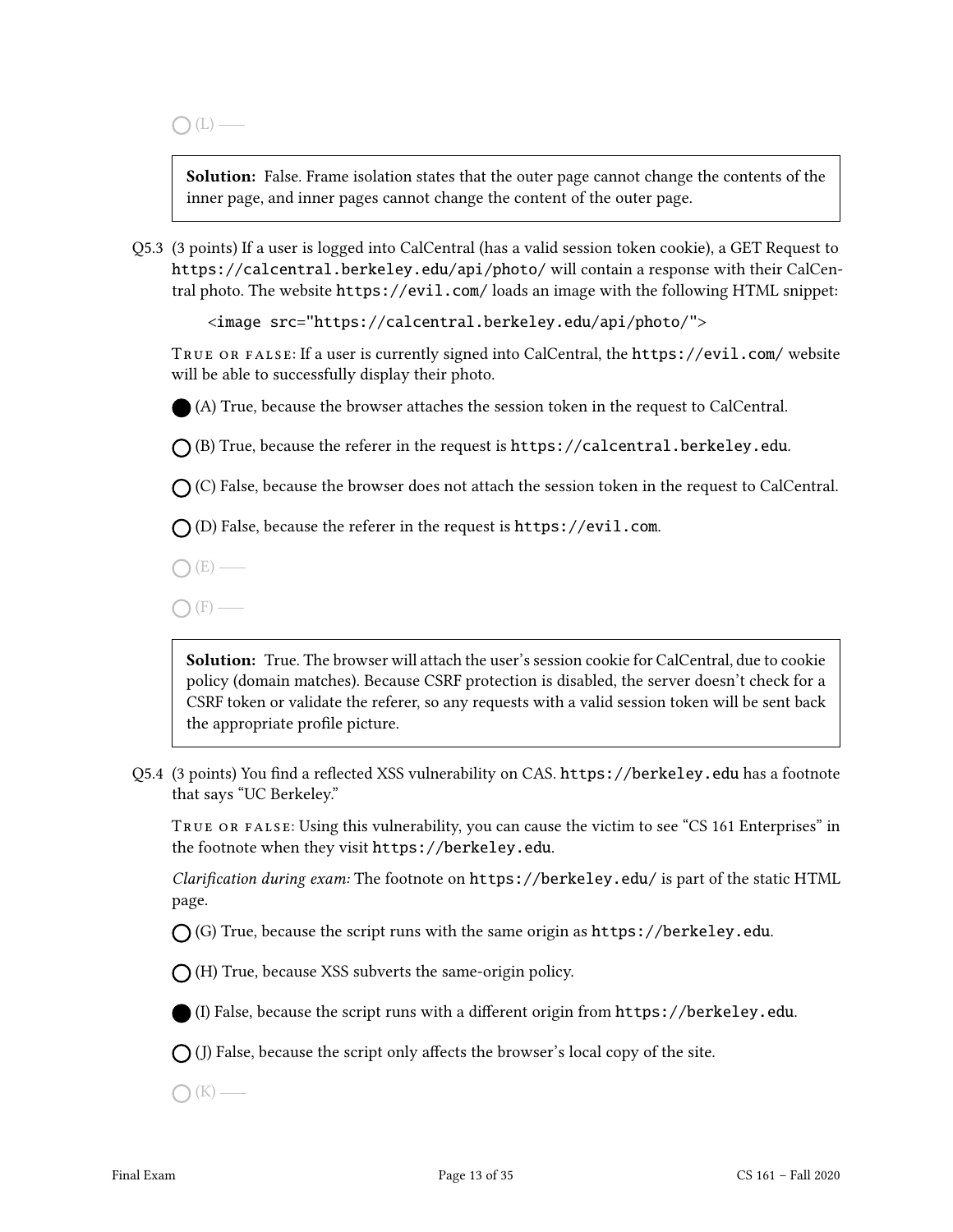Solution: False. Even with a reflected XSS vulnerability, all injected scripts would run with the origin of CAS (https://auth.berkeley.edu, which is different from the origin of https://berkeley.edu/. Thus, according to the the same-origin policy, CAS wouldn't be able to modify the https://berkeley.edu site.

Q5.5 (3 points) You find a stored XSS vulnerability on CalCentral.

TRUE OR FALSE: Using this vulnerability, you can cause the victim to load CalCentral with the "My Academics" button changed to link to https://evil.com/.

(A) True, because Javascript on a page can change that page's HTML

 $\bigcap$  (B) True, because CalCentral does not implement CSRF tokens.

 $\bigcap$  (C) False, because Javascript on a page cannot change that page's HTML

 $\bigcap$  (D) False, because https://evil.com has a different origin from CalCentral

 $\bigcap(E)$  —

 $\bigcap$  (F) —

Solution: True. A stored XSS vulnerability on CalCentral would allow an attacker to modify any of the contents of the CalCentral page.

Q5.6 (5 points) When a GET Request is made to https://calcentral.berkeley.edu/api/classes/, the server checks if the request's cookies contain the user's CalCentral session token. If a valid session cookie is found, the response contains a list of that user's classes. Otherwise, the server responds with Error.

Assume that you control each of the domains below. Select all domains where you'd be able to retrieve the class list of a victim who's currently signed in to CalCentral.

Hint: Recall that CalCentral does not use CSRF tokens or any form of CSRF protection.

Clarification during exam: "Retrieve the class list" means that the attacker is able to learn the class list.

 $\Box$ (G) https://evil.edu/

 $\Box$ (H) https://berkeley.edu/

 $\Box$ (I) https://auth.berkeley.edu/

(J) https://evil.calcentral.berkeley.edu/

 $\square$ (K) http://calcentral.berkeley.edu/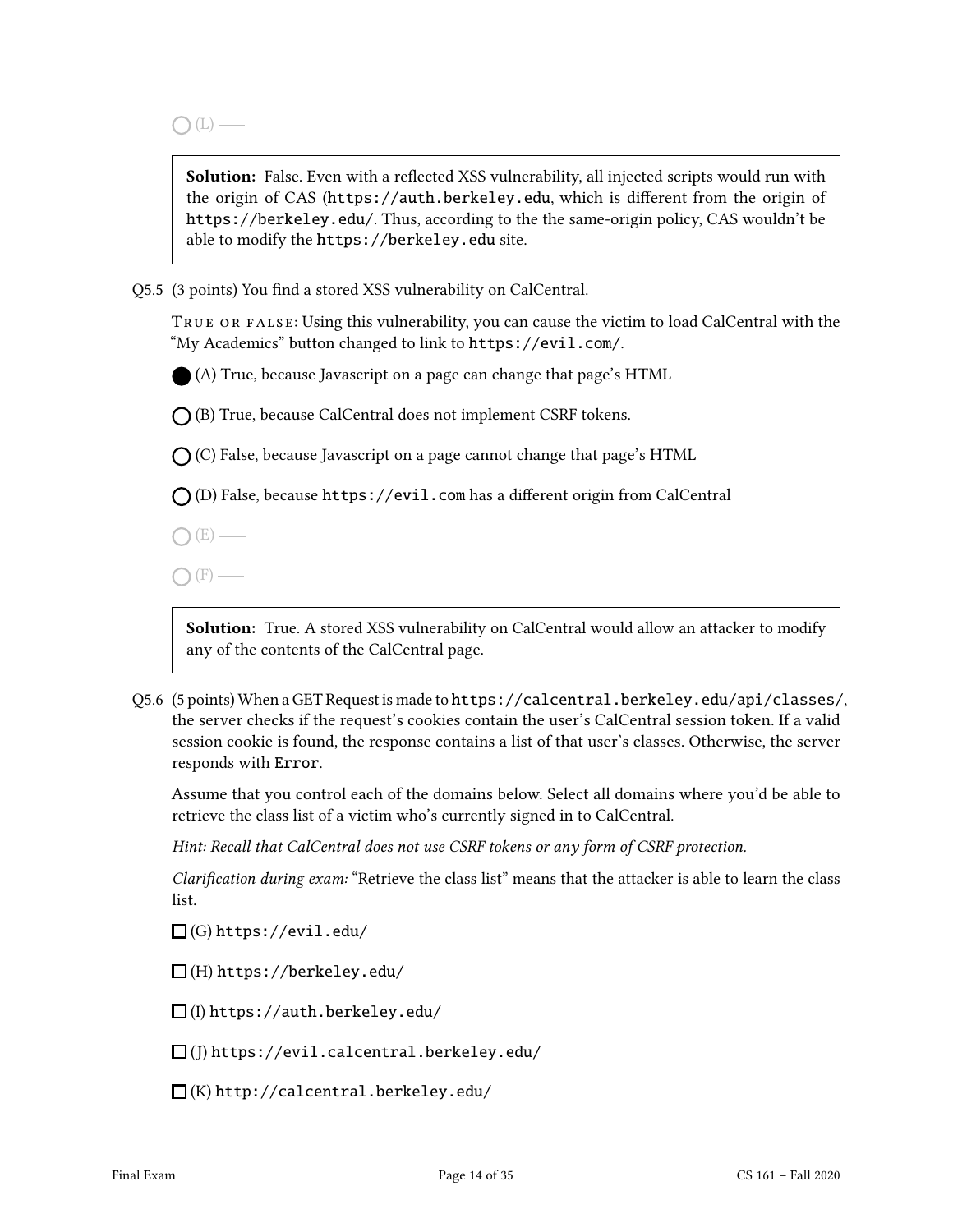(L) None of the above

### Solution:

Update, December 19, 2020 7:00pm PT: We dropped this question and gave everyone full points.

The original intended solution was all of the above. Because CSRF protection is disabled, all outbound requests made to https://calcentral.berkeley.edu/api/classes/ will contain the session cookie. Since the attacker controls the website, they can add some malicious Javascript to read the response from the request and send the class data to the attacker.

This is the end of Q5. Leave the remaining subparts of Q5 blank on Gradescope, if there are any. Proceed to Q6 on your answer sheet.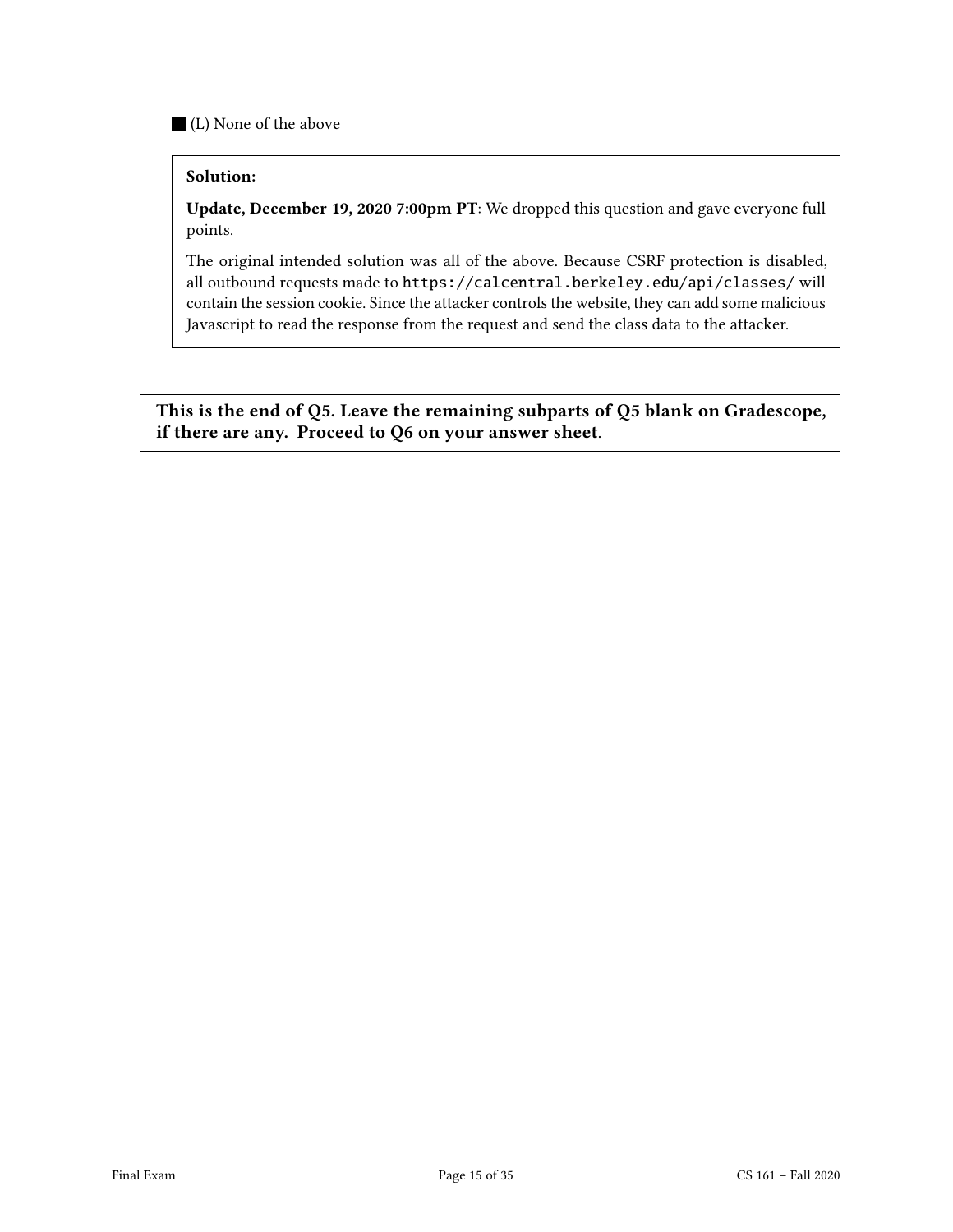## Q6 To Believe or Not To Believe (15 points)

You are a detective at the Universal Conflict-resolution Bureau (UCB). You have been presented with a new case: Alice claims that Bob agreed to pay her \$100. As evidence, she has a message from Bob, "I, Bob, owe Alice \$100," along with some cryptography applied to the message.

Decide whether each piece of cryptographic evidence below is sufficient to believe her claim that this message is from Bob.

- $m$  is the message from Bob.
- PK, SK is a public-private key pair.
- MAC is a cryptographically secure message authentication code function.
- $k_1$  and  $k_2$  is a secret key shared between Alice and Bob.

Clarification during exam:  $k_1$  and  $k_2$  are both secret keys shared between Alice and Bob.

- H is a cryptographically secure hash function.
- Sign(SK,  $m$ ) is a digital signature algorithm signing a message  $m$  with secret key SK.
- Enc, Dec is an IND-CPA secure symmetric encryption scheme.

Clarification during exam: For all parts, you verify any signature you are presented with against the corresponding public key.

Clarification during exam: For all parts, Alice is not capable of stealing other people's private keys.

Clarification during exam: All subparts are independent.

Q6.1 (3 points) Alice presents you with  $Sign(SK, m)$  and PK.

You obtain Sign(SK<sub>CA</sub>, "Bob's public key is PK") from a certificate authority you trust. SK<sub>CA</sub> is the secret key of the CA, and you know the corresponding public key.

| $\bigcirc$ (A) m must be from Bob.           | $O(D)$ —        |
|----------------------------------------------|-----------------|
| $\bigcap$ (B) m is not necessarily from Bob. | $O(E)$ —        |
| $O(C)$ —                                     | $\bigcap$ (F) — |

Solution: Since you trust the certificate authority, you trust that the public key PK actually belongs to Bob. Then you can use Bob's public key to verify that the signature is valid.

Q6.2 (3 points) Alice presents you with  $H(m)$ .

| $\bigcap$ (G) m must be from Bob.             | $\bigcirc$ (J) — |
|-----------------------------------------------|------------------|
| $\bigcirc$ (H) m is not necessarily from Bob. | $O(K)$ —         |
| $\bigcap (I)$ —                               | $O(L)$ —         |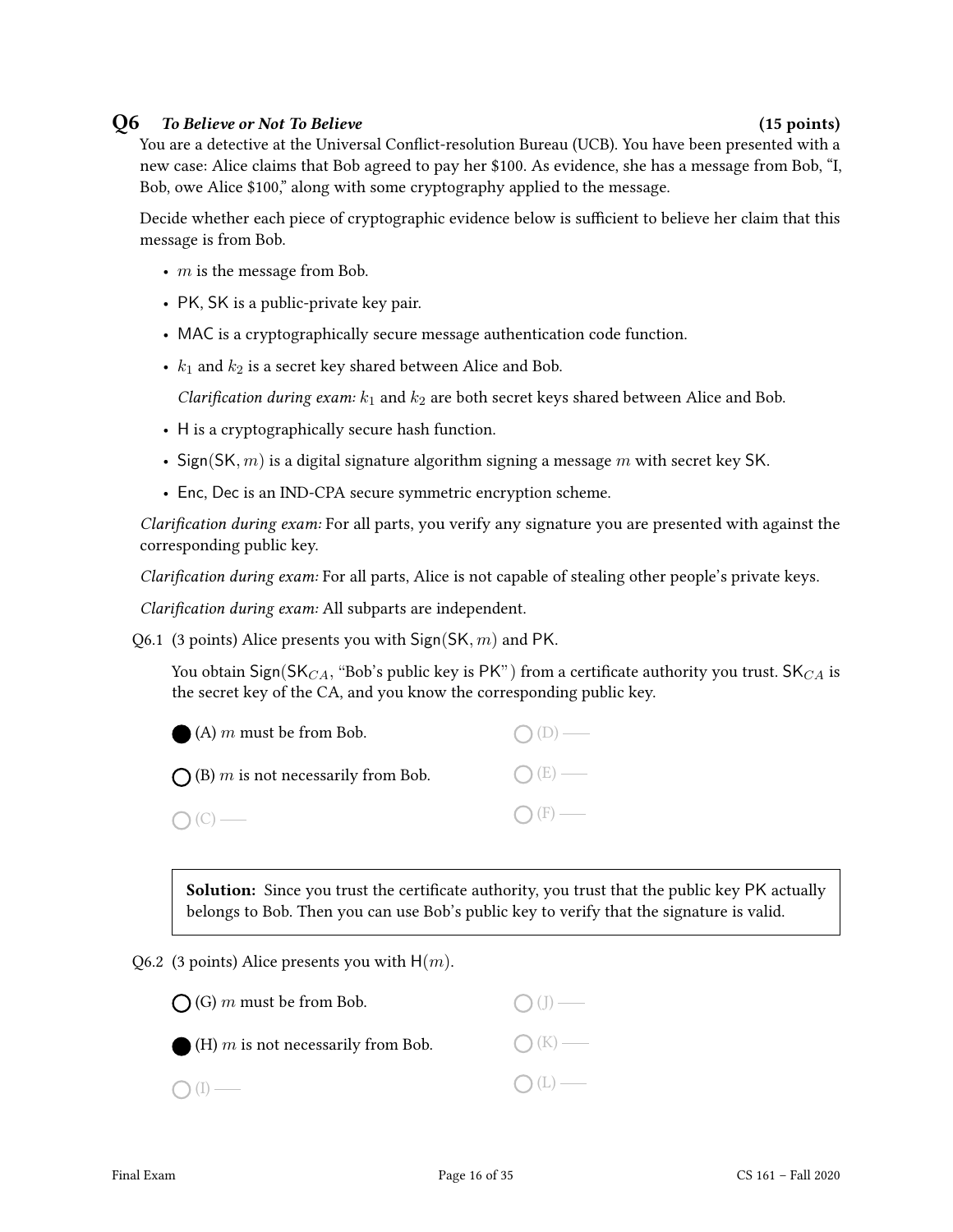Solution: Alice can compute the hash herself on any message.

Q6.3 (3 points) Alice presents you with  $\mathsf{MAC}(k_1, m)$  and the secret key  $k_1$ .

| $\bigcap$ (A) m must be from Bob.             | $O(D)$ —        |
|-----------------------------------------------|-----------------|
| $\bigcirc$ (B) m is not necessarily from Bob. | $O(E)$ —        |
| $\bigcap (C)$ —                               | $\bigcap$ (F) — |

Solution: Alice can compute a MAC on any message, since she has possession of the secret key  $k_1$ .

Q6.4 (3 points) Alice presents you with  $\textsf{MAC}(k_1, \textsf{Enc}(k_2, m))$  and the secret keys  $k_1$  and  $k_2$ .

| $\bigcap$ (G) m must be from Bob.                    | $O(J)$ —        |
|------------------------------------------------------|-----------------|
| $\bigcirc$ (H) <i>m</i> is not necessarily from Bob. | $\bigcap (K)$ — |
| $\bigcap (I)$ —                                      | $O(L)$ —        |

**Solution:** Alice can compute the MAC and the encryption since she has the secret key  $k_1$ .

Q6.5 (3 points) Alice presents you with  $Sign(SK, m)$ , PK.

Additionally, Alice generates a certificate with her public key,  $Sign(SK_{Alice}, "Bob's public key is PK")$ and presents you with the certificate and her public key PKAlice.

Clarification during exam: Alice generates a certificate with her private key, not her public key.

| $\bigcap$ (A) m must be from Bob.             | $O(D)$ —         |
|-----------------------------------------------|------------------|
| $\bigcirc$ (B) m is not necessarily from Bob. | $O(E)$ —         |
| $O(C)$ —                                      | $\bigcirc$ (F) — |

Solution: Alice can be lying about Bob's public key PK.

This is the end of Q6. Leave the remaining subparts of Q6 blank on Gradescope, if there are any. Proceed to Q7 on your answer sheet.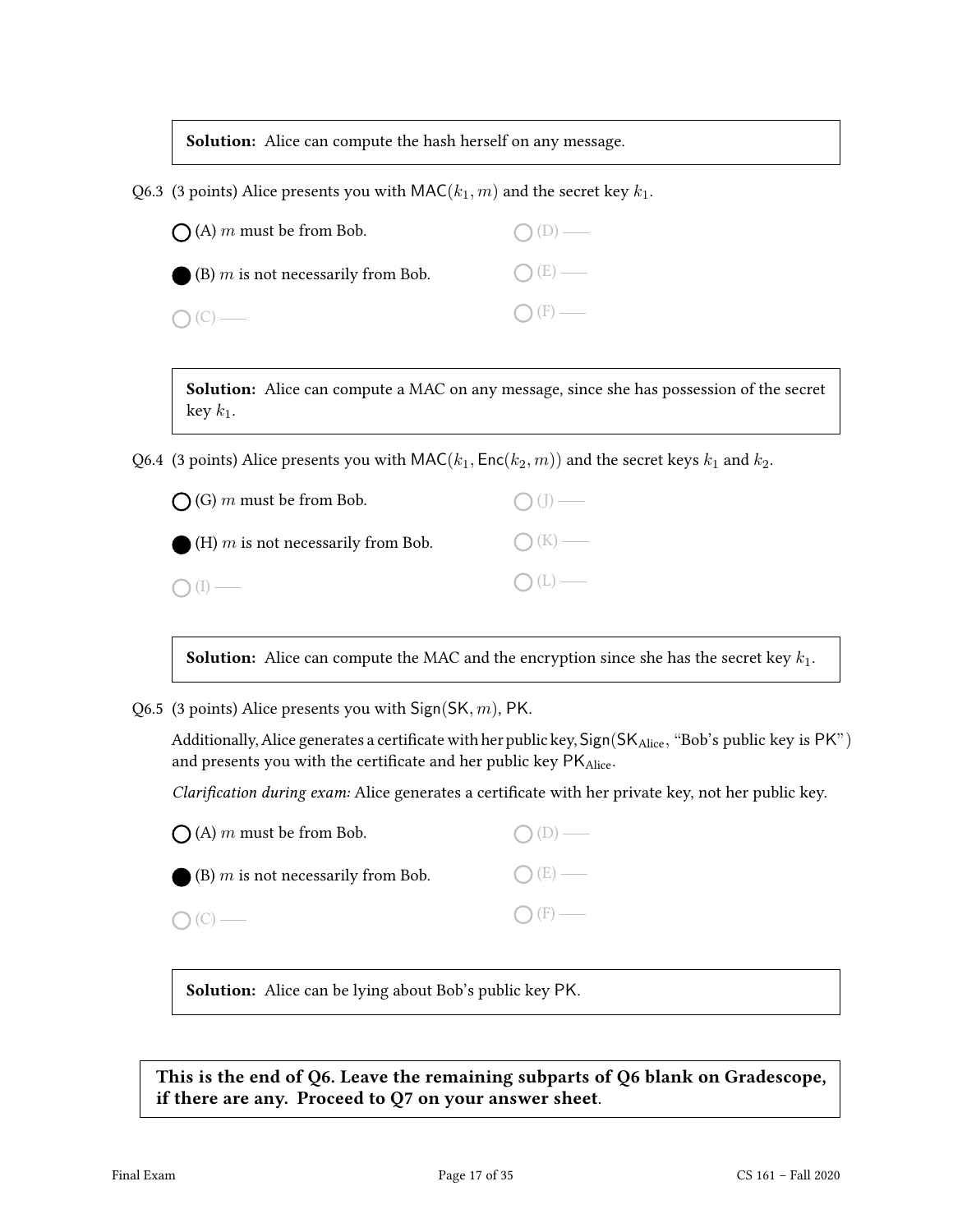## $Q7$  DKIM (20 points)

DKIM (DomainKeys Identified Mail) is an email integrity scheme that prevents an attacker from forging the sender (From:) field and thus spoofing an email.

In DKIM, each mail server has a domain, such as <code>[1](#page-17-0)e100.net $^{\rm 1}$ ,</code> and many public-private key pairs for signing emails. Each key pair has a unique numerical key ID.

To send an email, the sending mail server first verifies the sender's identity. Then the mail server attaches a DKIM header to the email. The header contains a signature on the email, the server's domain, and the ID of the key used to generate the signature.

To verify a DKIM header, you need to look up a public key to verify the signature. The public keys are stored using DNSSEC. To find a DKIM public key with domain  $\{DOMAIN\}$  and key ID  $\{KEY\_ID\}$ , you make a DNSSEC query for {Key\_ID}. \_domainkey. {DOMAIN} and receive a TXT type record with the public key.

For example, the name server for 20161025. \_domainkey.1e100.net has a TXT record with a public key. The public key has ID 20161025 and is used by the 1e100.net mail server.

Clarification during exam: Assume that \_domainkey subdomain directly issues TXT records for {KEY\_ID}.\_domainkey. For example, the \_domainkey.1e100.net nameserver directly issues TXT records for

20161025.\_domainkey.1e100.net.

Q7.1 (3 points) Which attacks on their own would help you learn how many DKIM keys a mail server is using?

| (A) Zone enumeration with NSEC  | $\Box$ (D) None of the above |
|---------------------------------|------------------------------|
| (B) Zone enumeration with NSEC3 | $\Box$ (E) —                 |
| $\Box$ (C) Kaminsky attack      | $\Box$ (F) —                 |

Solution: DNSSEC includes either NSEC or NSEC3, which both enable you to enumerate the subdomains present under \_domainkey.1e100.net. Each time you query for a non-existent domain, you receive an NSEC record saying "No domains exist between

{PREVIOUS\_KEY}.\_domainkey.1e100.net and {NEXT\_KEY}.\_domainkey.1e100.net, which lets you learn some keys that exist. If you make enough non-existent queries to traverse the entire alphabet, you've learned all the DKIM keys that exist under that mail server.

In NSEC3, you would need to reverse the hashed domains returned in the NSEC3 records, but as shown in lecture, this is feasible with modern computing power.

The Kaminsky attack does not help you learn about all the subdomains that exist under a given domain.

Consider making a DNSSEC query to obtain the public key with ID 12875102 for the domain stanfraud.com. Assume that you start with an empty cache (except the hardcoded KSK of the root). Assume that the \_domainkey subdomain uses a dierent KSK and ZSK from its parent domain.

<span id="page-17-0"></span><sup>1</sup>This is a Google domain that Google uses for various infrastructure. Yes, Google gets to spy on all your Berkeley email.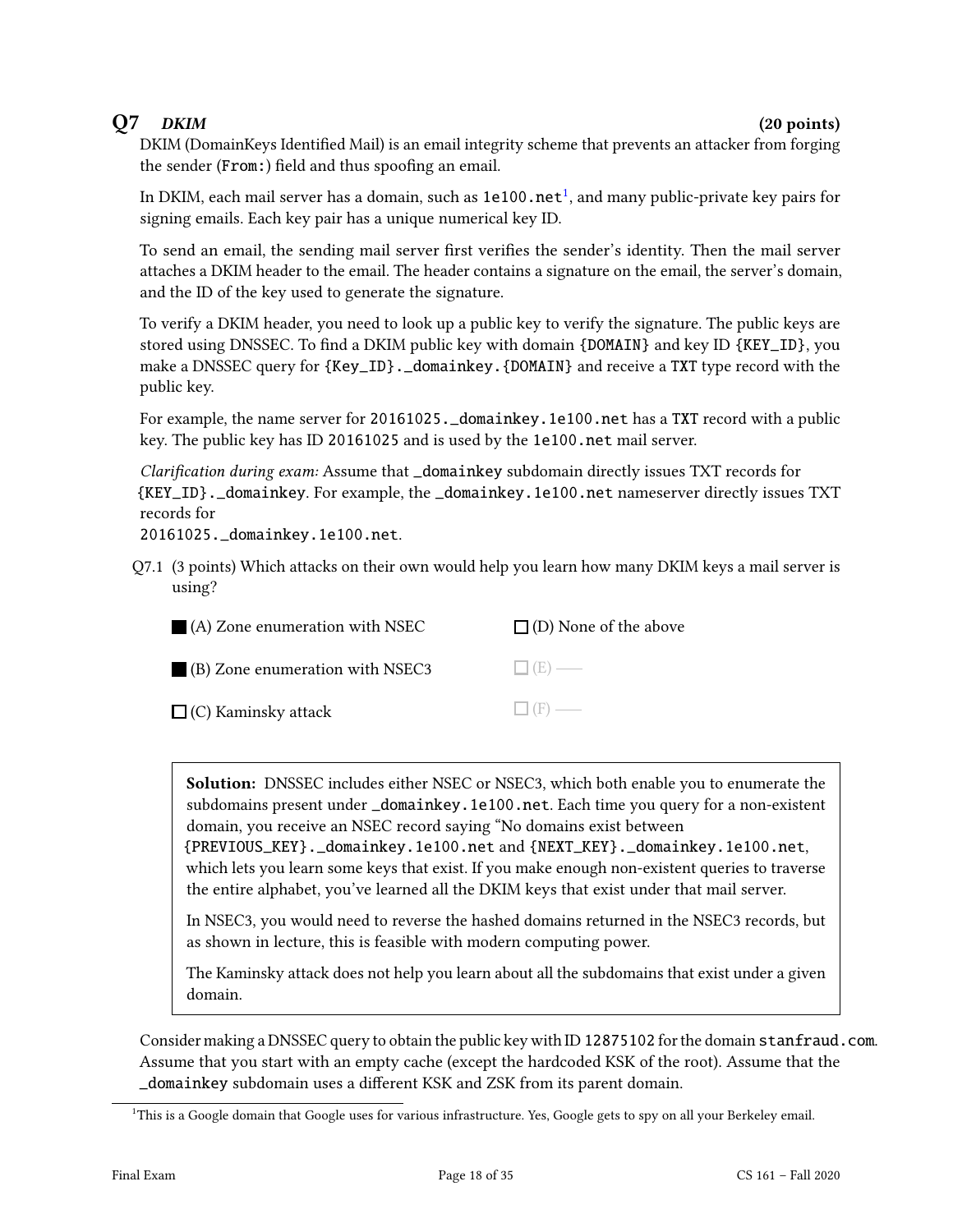For each of the next 3 subparts, list the records of each type in your cache after the query. Your answer should be a list of domains, e.g. google.com, . (root), org, \_domainkey.stanfraud.com.

 $Q7.2$  (3 points) DS type record(s) with hash(es) of the KSKs of the following name server(s):

Enter your answer in the text box on Gradescope.

 $\bigcap(G)$  (G)  $\longrightarrow$   $\bigcap(H)$   $\longrightarrow$   $\bigcap(I)$   $\longrightarrow$   $\bigcap(H)$   $\longrightarrow$   $\bigcap(H)$   $\longrightarrow$   $\bigcap(H)$   $\longrightarrow$   $\bigcap(H)$   $\longrightarrow$   $\bigcap(H)$   $\longrightarrow$   $\bigcap(H)$   $\longrightarrow$   $\bigcap(H)$   $\longrightarrow$   $\bigcap(H)$   $\longrightarrow$   $\bigcap(H)$   $\longrightarrow$   $\bigcap(H)$   $\longrightarrow$   $\bigcap(H)$   $\longrightarrow$   $\bigcap(H)$   $\longrightarrow$   $\bigcap(H)$   $\longrightarrow$   $\bigcap(H)$ 

Solution: com, stanfraud.com, \_domainkey.stanfraud.com

The root returns a DS record to endorse the com name server. Then com returns a DS record to endorse the stanfraud.com name server. Finally, the stanfraud.com name server returns a DS record to endorse the \_domainkey.stanfraud.com name server.

Q7.3 (3 points) DNSKEY type record(s) with the public key(s) (either ZSK or KSK) of the following name server(s):

Enter your answer in the text box on Gradescope.

 $\bigcap (A)$   $\bigcap (B)$   $\bigcap (C)$   $\bigcap (D)$   $\bigcap (E)$   $\bigcap (E)$   $\bigcap (F)$   $\bigcap$ 

Solution: . (root), com, stanfraud.com, \_domainkey.stanfraud.com

Each of the name servers you contact must return their own public keys so that you can verify their signatures.

Q7.4 (3 points) TXT type record(s) with the public key(s) of the following name server(s) or mail server(s):

Enter your answer in the text box on Gradescope.

 $\bigcap(G)$  (H)  $\bigcap(H)$  (I)  $\bigcap(H)$  (J)  $\bigcap(H)$  (I)  $\bigcap(H)$  (L)  $\bigcap(H)$ 

Solution: 12875102.\_domainkey.stanfraud.com

As described in the question, the TXT record contains the final DKIM key with a given ID and a given domain. None of the other name servers need to return TXT answers, since they are performing standard DNSSEC.

Q7.5 (5 points) Which of the following private keys, if stolen on their own, would let an attacker create DKIM signatures as the 1e100.net mail server? Select all that apply.

Clarification during exam: The DKIM key refers to the private key in the DKIM key pair.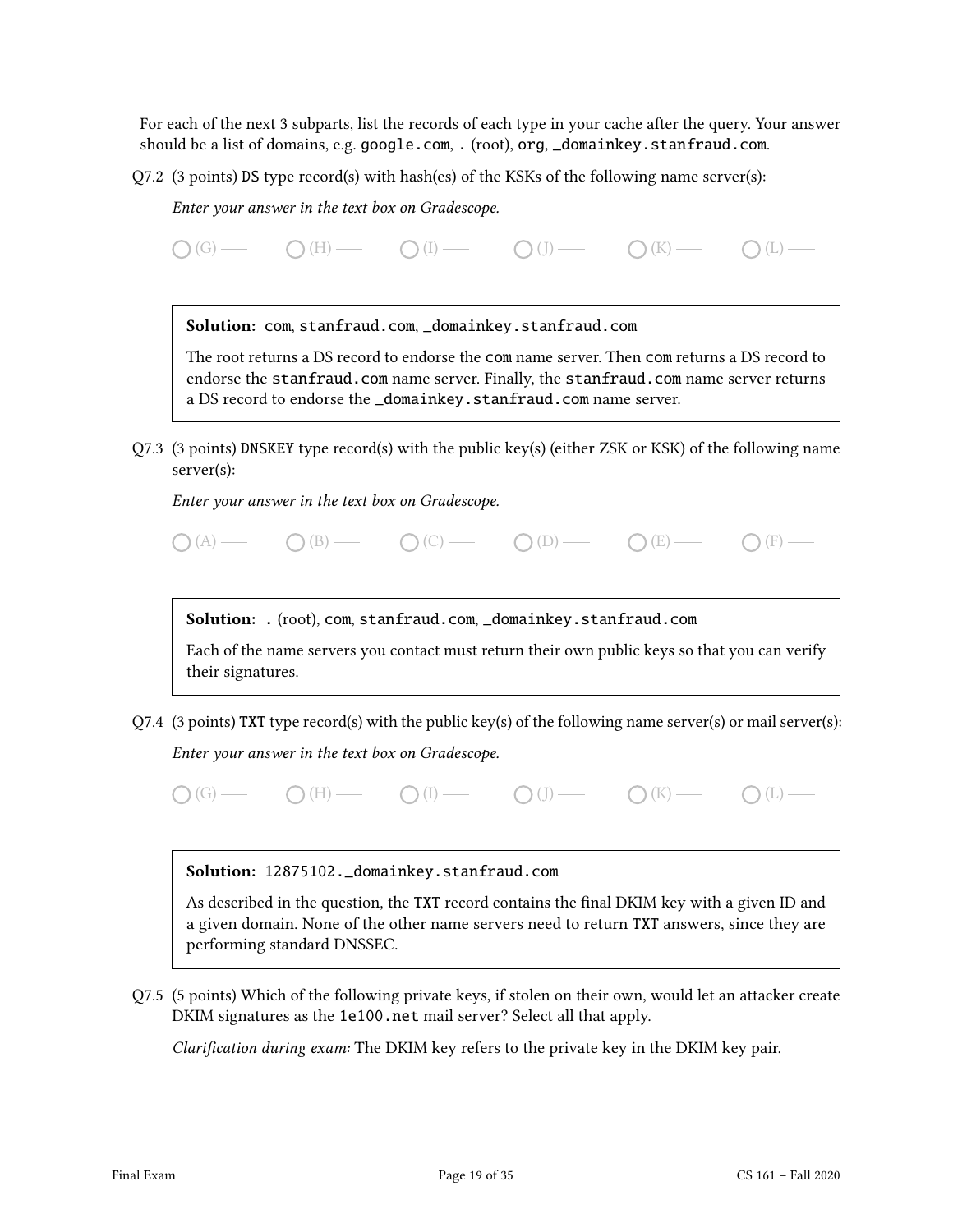(A) ZSK for the net name server

(D) A DKIM key for the 1e100.net domain

(B) KSK for the 1e100.net name server

(E) ZSK for the \_domainkey.1e100.net domain

(C) KSK for the web.1e100.net name server  $\Box$  (F) None of the above

Solution: Any private signing key along the chain of trust from the root to {KEY\_ID}.\_domainkey.1e100.net will help the attacker sign a fake TXT record with the attacker's public key. Then the attacker can use their own private key to create DKIM signatures.

For example, stealing the ZSK of the .net name server lets you sign a DS record endorsing the 1e100.net name server. Since you've stolen the ZSK, you can sign a fake DS record that claims to endorse the 1e100.net name server but is actually endorsing the attacker's public key. This process repeats until the attacker has claimed to endorse \_domainkey.1e100.net name server (but is actually endorsing the attacker's public key). Then the attacker can use their own private key to create DKIM signatures.

Stealing the DKIM key directly also lets the attacker create DKIM signatures.

Q7.6 (3 points) Consider 2 versions of DKIM. In Version A, mail servers use the same key pairs indefinitely. In Version B, each week, every mail server switches all of its key pairs and publishes the old private keys.

You send an email with a valid DKIM signature, and someone else publishes that email months later. Which version(s) of DKIM would let you credibly deny that you sent that email?

Assume that nobody compromises your email account and nobody steals any private signing keys in DNSSEC and DKIM.

Clarification during exam: For Version B of DKIM, assume that the mail server publishes old public keys along with the old private keys.

| $\bigcap$ (G) Neither version | $\bigcap$ (J) Both Version A and Version B |  |  |
|-------------------------------|--------------------------------------------|--|--|
| $\bigcap$ (H) Version A only  | $\bigcap (K)$ —                            |  |  |
| (I) Version B only            | $\bigcap(L)$ —                             |  |  |

**Solution:** Version A: No, because anyone can make a DNSSEC query to learn the public key and verify the signature. Since the private key hasn't been published or stolen, the signature must have been made by the mail server, which authenticated you when attaching the signature. Thus the email must have been sent by you, and you cannot credibly deny that you sent it.

Version B: Yes, because once the mail server publishes the old private key, anyone can forge DKIM signatures. You can claim that you made this signature on a fake email with the published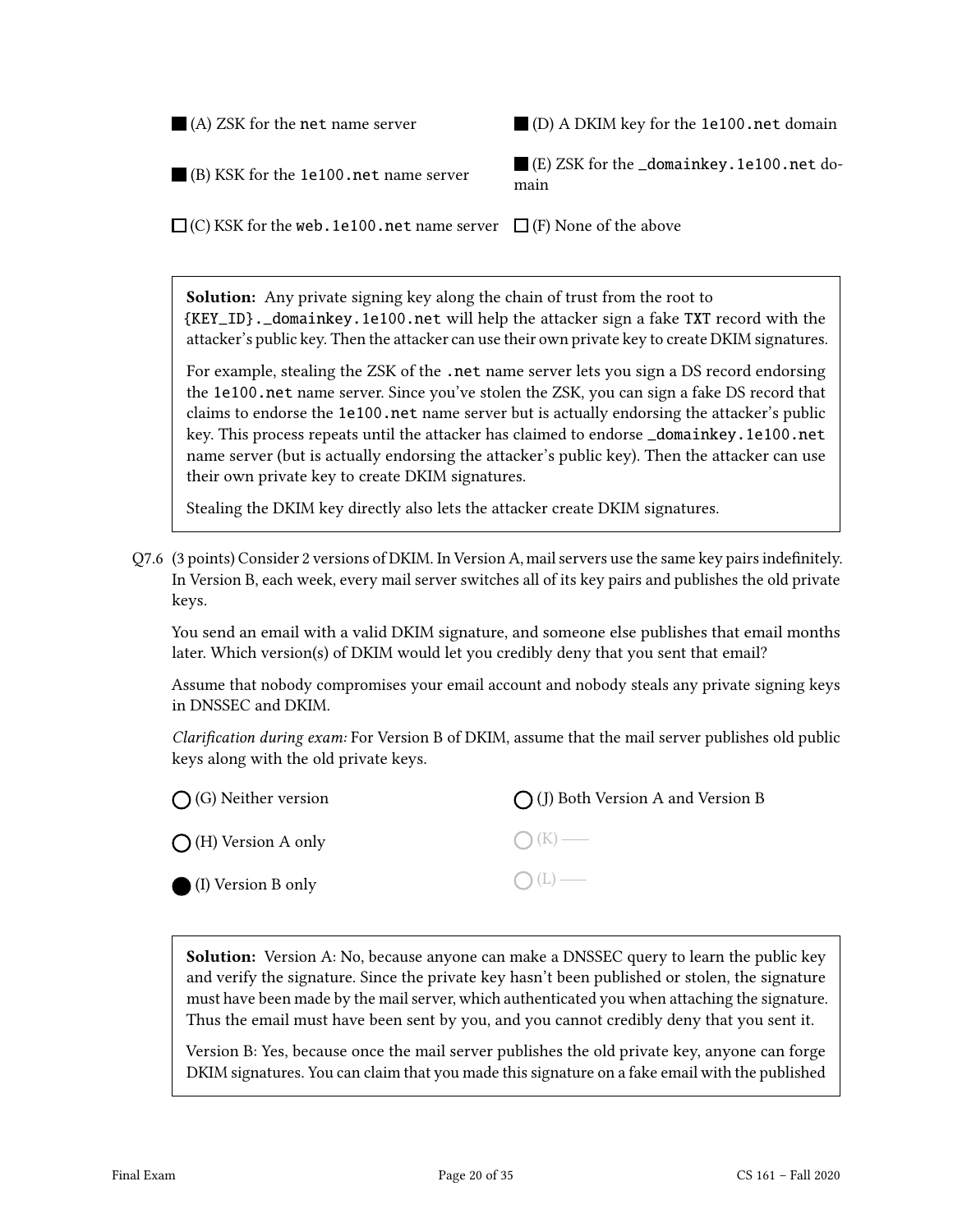private key, and there would be no way to tell whether the signature came from you or the mail server.

This is the end of Q7. Leave the remaining subparts of Q7 blank on Gradescope, if there are any. Proceed to Q8 on your answer sheet.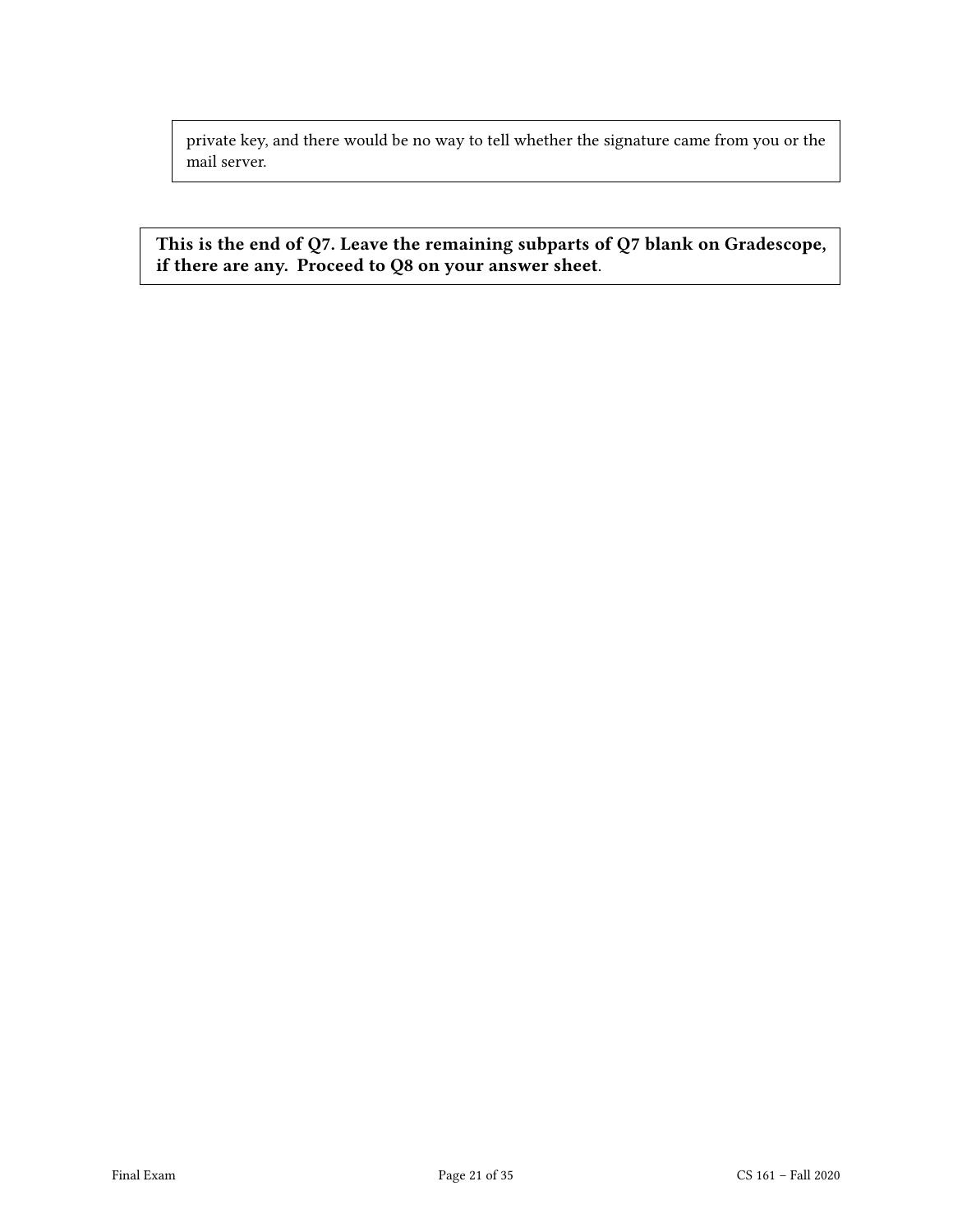## Q8 ACK Flood (12 points)

Recall that a SYN flooding attack overwhelms a server by sending a huge number of TCP packets with the SYN flag set.

ACK flooding is another DoS attack based on TCP, where the attacker sends a huge number of packets with the ACK flag set. This causes the server to exhaust resources trying to match each ACK packet to an existing TCP connection.

Q8.1 (4 points) Which of the following can be overwhelmed by an ACK flooding attack? Select all that apply.

 $\Box$  (A) Intermediate layer 3 routers (also called autonomous systems)

 $\Box$  (B) DNS name servers that only respond to DNS queries

(C) HTTP web servers that only respond to HTTP requests

(D) HTTPS web servers that only respond to HTTP and HTTPS requests

 $\Box$  (E) None of the above

 $\Box$ (F) —

**Solution:** Intermediate routers pass along packets but don't process their contents, so they are not susceptible to ACK flooding. Also, the flood of ACK packets could take different paths through the network, and most networks implement some load balancing to avoid overwhelming any one router.

As shown in lecture, DNS name servers use UDP, so they would never process TCP packets.

HTTP and HTTPS both rely on TCP, so web servers answering HTTP requests are susceptible to ACK flooding.

Q8.2 (3 points) Which of the following could effectively defend against ACK flooding attacks while allowing legitimate connections? Select all that apply.

Hint: Recall that the ACK flag is used both in the TCP handshake and in sending messages over TCP.

| $\Box$ (G) Logging | $\Box$ (J) None of the above |
|--------------------|------------------------------|
| $\Box$ (H) NIDS    | $\Box$ (K) —                 |
| $\Box$ (I) HIDS    | $\Box$ (L) —                 |

Solution: HIDS reconstructs TCP connections, so it would be overwhelmed by ACK flooding attacks.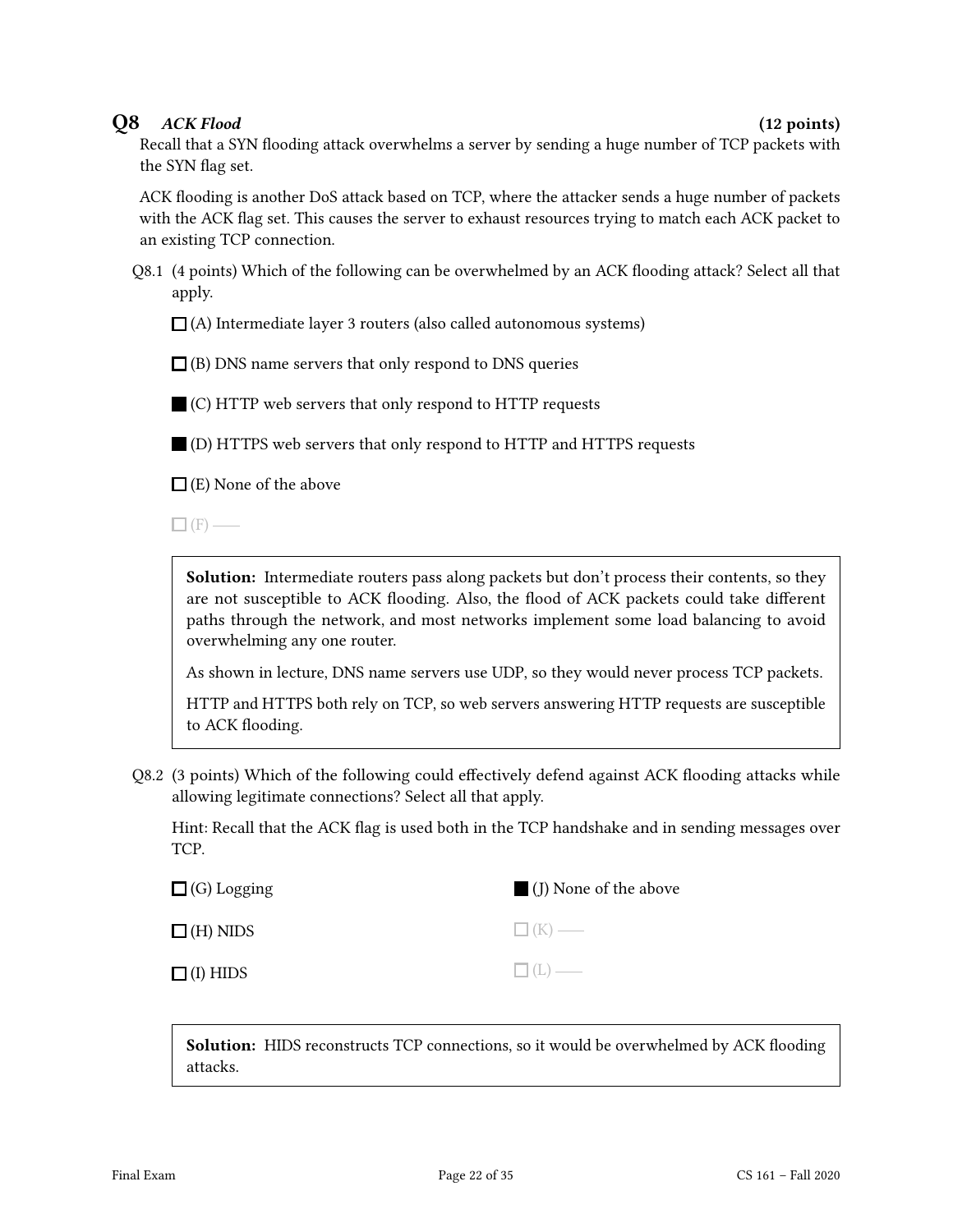A stateful firewall/NIDS would reconstruct TCP connections and be overwhelmed by ACK flooding. A stateless firewall/NIDS could try dropping all TCP packets with the ACK flag set, but this would break legitimate connections communicating over TCP.

In reality, the only way to defend against such an attack is to have a lot of compute power. Companies like Cloudflare provide DoS protection services by maintaining a large amount of compute power, and routing its customers' requests through Cloudflare before forwarding them to its customers. If someone tries to ACK flood, it will be detected and stopped by Cloudflare, and only legitimate traffic reaches the actual server.

Q8.3 (5 points) Which field(s) in the packet headers must be set to a fixed value (cannot be random garbage) to target a specific process on a specific server?



Solution: The destination IP must be fixed to target one server, and the destination port must be fixed to target one process on that server. All other fields can be random garbage.

This is the end of Q8. Leave the remaining subparts of Q8 blank on Gradescope, if there are any. Proceed to Q9 on your answer sheet.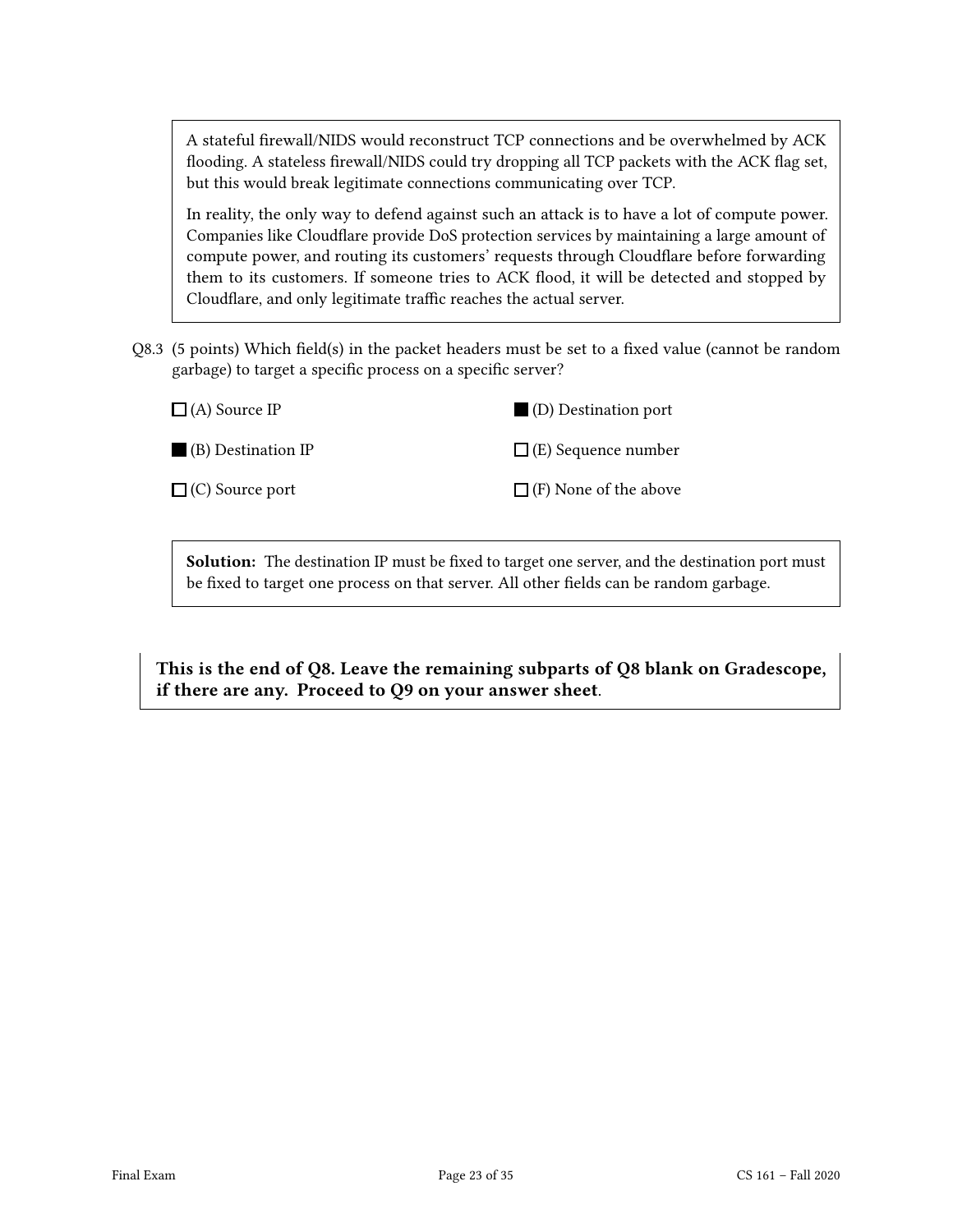## Q9 Pre-Master Secrets (15 points)

Recall that in TLS, the client random value  $R_B$ , the server random value  $R_S$ , and the pre-master secret PS are used to derive the symmetric keys. This question considers several possible algorithms for deriving the symmetric keys.

For simplicity, suppose that we always generate one master key from  $R_B$ ,  $R_S$ , and  $PS$ , and then we use a hash-based key derivation function (HKDF) to generate the four symmetric keys from the one master key.

Assume that  $R_B, R_S,$  and  $PS$  are all randomly generated integers between  $0$  and  $2^{256}$  unless otherwise stated. For each master key derivation scheme below, select all attacks a man-in-the-middle can do.

Clarification during exam: The attacker learns the value of the master key as long as the attacker knows the key derived by the client and the key derived by the server.

Clarification during exam: For all parts, assume that the MITM has observed previous handshakes between the client and the server.

Clarification during exam: Assume that all addition operations are performed on unsigned, 256-bit integers. The output is taken modulo  $2^{256}.$ 

Clarification during exam: It is okay for the TLS handshake to fail, as long as the client/server derived a previously-used master key.

Q9.1 (3 points) Standard RSA TLS is used. To generate the master key, ignore  $PS$ , and add the other two values together: Master key =  $R_B + R_S$ .

(A) Learn the value of the master key

 $\Box$  (B) Make the server derive a previously-used master key in a future handshake

 $\blacksquare$  (C) Make the client derive a previously-used master key in a future handshake

 $\square$  (D) None of the above

 $\Box$  (E) —

 $\Box$  (F) —

**Solution:**  $R_B$  and  $R_S$  are both sent in plaintext, so the MITM can learn the master key.

Because the client initiates the handshake, the MITM can force the client to derive any key  $\overline{MS}$  by viewing  $R_B$  and sending back  $R'_S = \overline{MS} - R_B$ .

This attack can't be executed on the server, since the server chooses  $R_S$  after the client chooses  $R_B.$  The MITM could try to send some malicious  $R_B^\prime$  to the server, but they won't know what the server chooses as  $R_S$  until after they send  $R_B^\prime$ , so they cannot cause the server to derive a previous master key.

Q9.2 (3 points) Standard RSA TLS is used. To generate the master key, ignore  $R_B$ , and add the other two values together: Master key =  $R<sub>S</sub> + PS$ .

 $\Box$  (G) Learn the value of the master key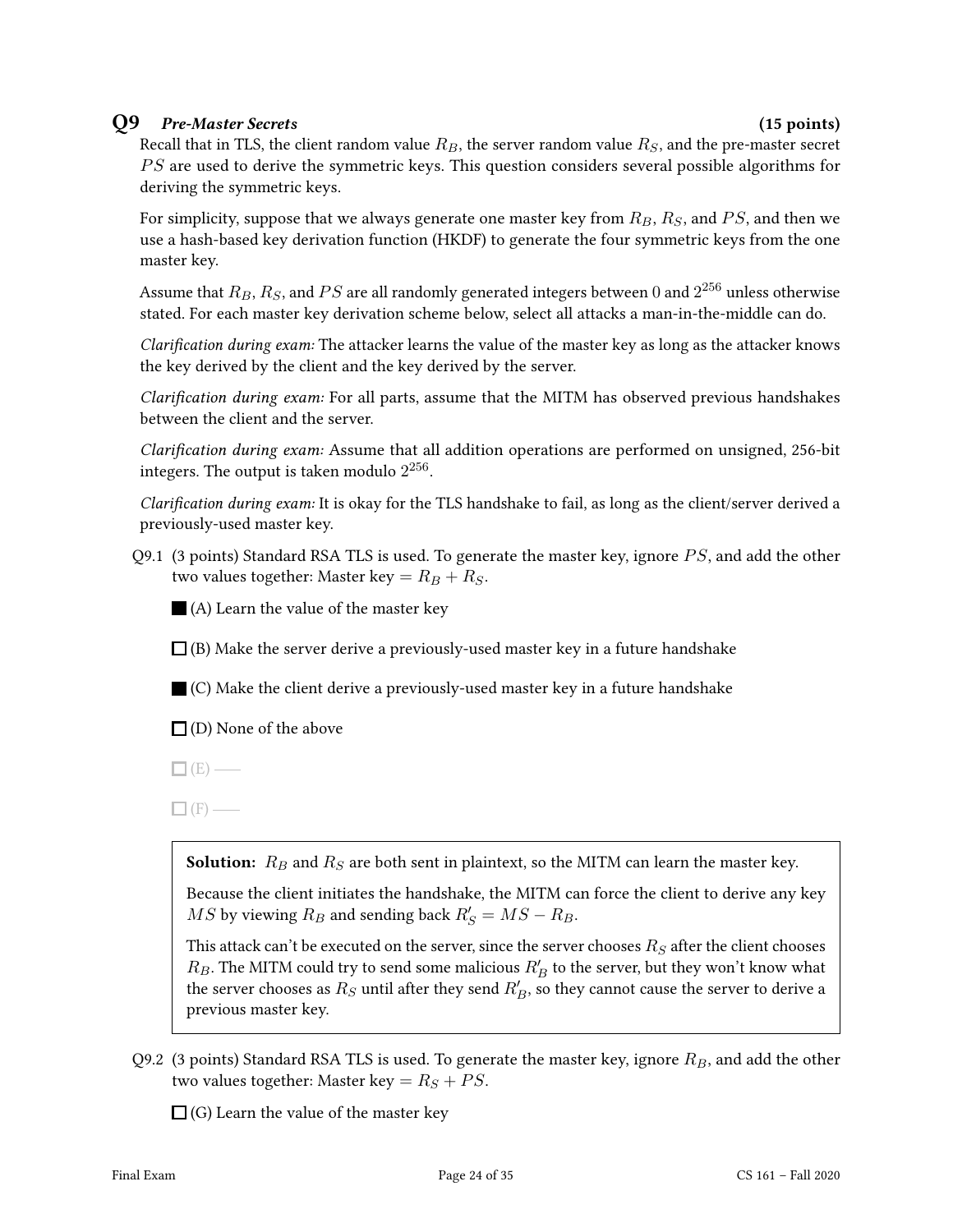$\Box$  (H) Make the server derive a previously-used master key in a future handshake

 $\Box$  (I) Make the client derive a previously-used master key in a future handshake

(J) None of the above

 $\Box$  (K) —

 $\Box$ (L) —

**Solution:**  $PS$  is sent encrypted, so the attacker cannot learn the master key.

If the attacker tries to replay an old handshake to the client, the client will choose a different  $PS$ , so the master key will be different.

If the attacker tries to replay an old handshake to the server, the server will choose a different  $R<sub>S</sub>$ , so the master key will be different.

Q9.3 (3 points) Standard RSA TLS is used. To generate the master key, add the three values together: Master key =  $R_B + R_S + PS$ .

 $\Box$  (A) Learn the value of the master key

 $\Box$ (B) Make the server derive a previously-used master key in a future handshake

 $\Box$  (C) Make the client derive a previously-used master key in a future handshake

(D) None of the above

 $\Box$  (E) —

 $\Box$  (F) —

**Solution:**  $PS$  is sent encrypted, so the attacker cannot learn the master key.

 $R_B$  and  $R_S$  are different each time, so an attacker can't replay an old handshake in either direction. The client chooses  $\{PS\}_{PK}$  randomly after receiving  $R_S$ , so the attacker can't exploit the properties of addition similar to the replay attack in other parts.

Q9.4 (3 points) A buggy version of RSA TLS is used. Instead of generating  $R<sub>S</sub>$  randomly, the server increments  $R<sub>S</sub>$  by 1 for every new connection. To generate the master key, add the three values together: Master key =  $R_B + R_S + PS$ .

 $\Box$  (G) Learn the value of the master key

 $\blacksquare$  (H) Make the server derive a previously-used master key in a future handshake

 $\Box$  (I) Make the client derive a previously-used master key in a future handshake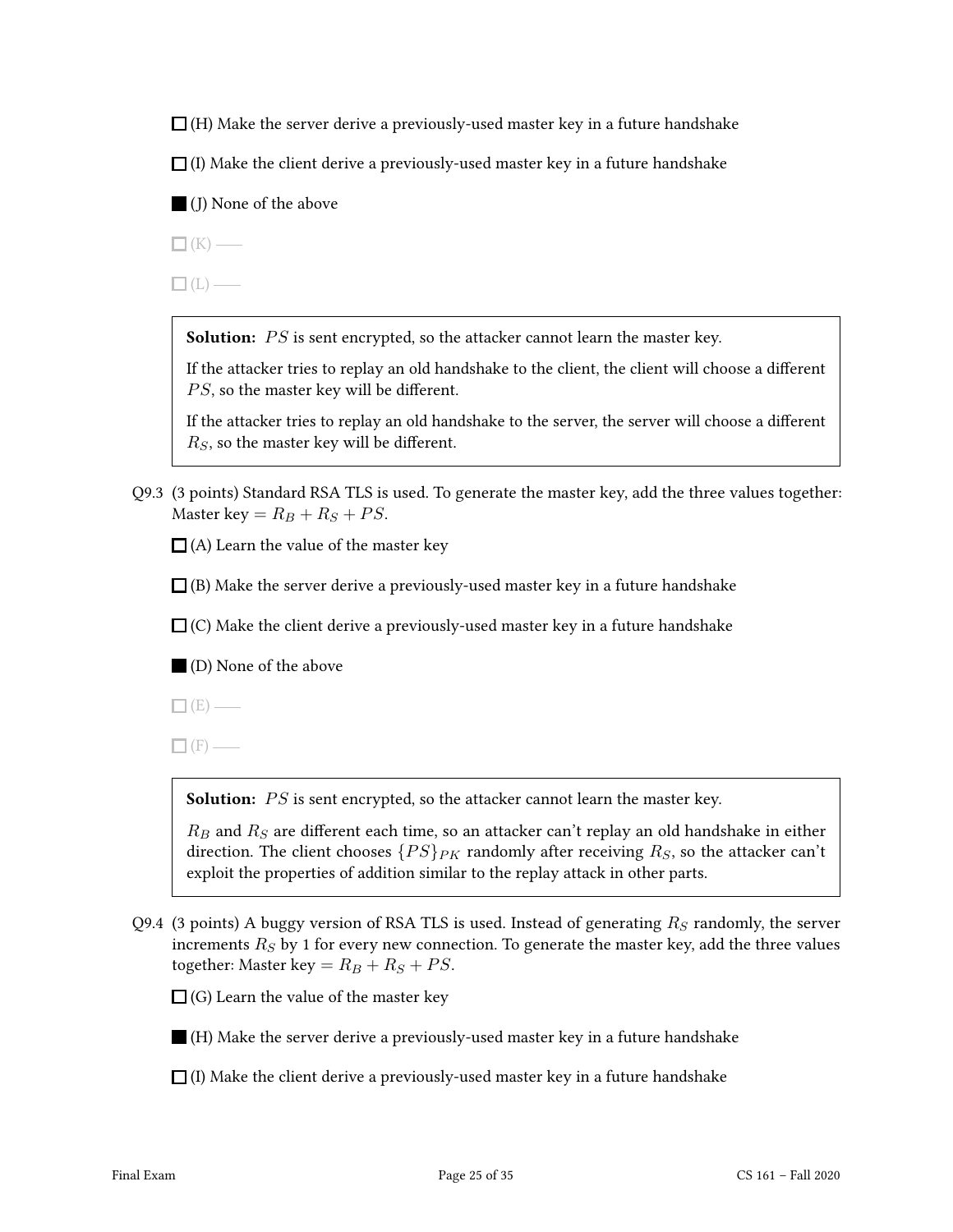$\Box$  (J) None of the above

 $\Box$  (K) —

 $\Box$ (L) —

**Solution:**  $PS$  is sent encrypted, so the attacker cannot learn the master key.

Suppose a previous connection used  $R_B$ ,  $R_S$ , and  $PS$ . An attacker can initiate a handshake with the server and cause a previous master key to be derived by sending  $R_B - 1$  to the server. Since the server will choose  $R_S + 1$ , the resulting master key is  $(R_B - 1) + (R_S + 1) + PS =$  $R_B + R_S + PS$ , which is the same as the previous master key.

Q9.5 (3 points) A buggy version of RSA TLS is used. Instead of generating  $R<sub>S</sub>$  randomly, the server increments  $R_S$  by 1 for every new connection. To generate the master key, hash the concatenation of the three values: Master key =  $H(R_B||R_S||PS)$ .

 $\Box$  (A) Learn the value of the master key

 $\Box$ (B) Make the server derive a previously-used master key in a future handshake

 $\Box$  (C) Make the client derive a previously-used master key in a future handshake

(D) None of the above

 $\Box$  (E) —

 $\Box$  (F) —

**Solution:**  $PS$  is sent encrypted, so the attacker cannot learn the master key.

The replay attack to the server from the previous part is no longer possible, because as long as the server sends back a different  $R_S$ , even if it's just  $R_S + 1$ , the master key will be different and unpredictable, no matter what  $R_B$  the attacker chooses.

This is the end of Q9. Leave the remaining subparts of Q9 blank on Gradescope, if there are any. Proceed to Q10 on your answer sheet.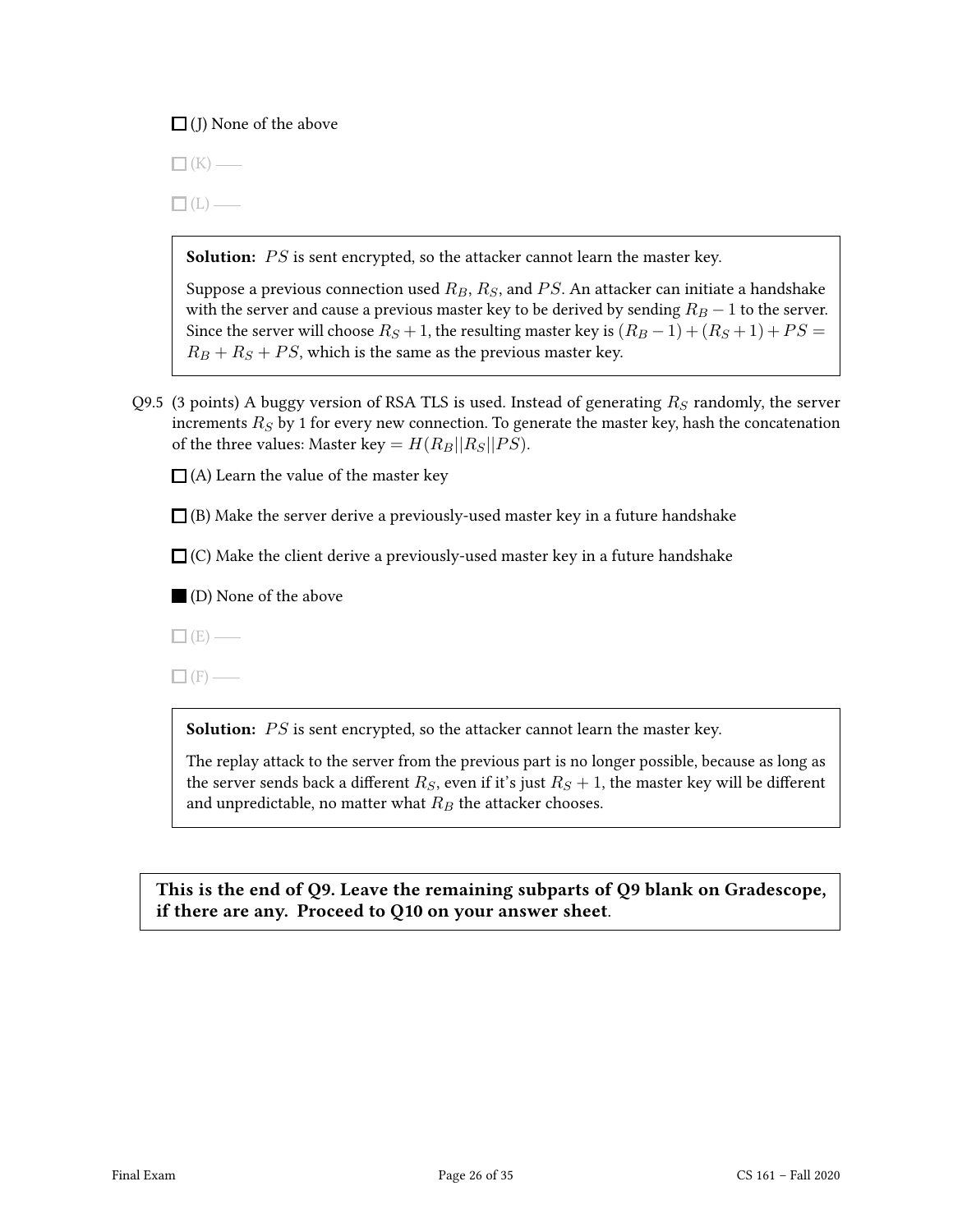## Q10 Is EvanBot Real? (22 points)

The website isevanbotreal.com tells users whether EvanBot is real. However, the website creator doesn't want EvanBot to see the answer, so they require users to fill out a CAPTCHA before showing the answer.

The web server stores a database of CAPTCHA images and their corresponding text, where each CAPTCHA is given a unique ID.

```
1 CREATE TABLE captchas (
2 id INTEGER UNIQUE,
3 answer TEXT
4);
```
When a client makes a GET request to isevanbotreal.com/new, the server returns a random CAPTCHA image and a cookie containing the ID number of that image. To submit the CAPTCHA, the client makes a POST request to isevanbotreal.com/submit with the answer text and the cookie containing the ID number of the image.

Q10.1 (5 points) To verify a submitted CAPTCHA, the server runs the following SQL query, replacing \$id and \$text with the cookie value and submitted answer text, respectively:

SELECT  $*$  FROM captchas WHERE id = \$id and answer = '\$text'

If zero rows are returned, the server returns Incorrect CAPTCHA. If more than zero rows are returned, the server returns the answer (Yes).

Provide an input for \$text that would cause the server to return Yes, regardless of what the actual CAPTCHA text says.

If needed, you can use \$id or \$text to represent the value of user input.

Enter your answer in the text box on Gradescope.

```
\bigcap (A) \bigcap (B) \bigcap (C) \bigcap (D) \bigcap (E) \bigcap (F) \bigcap (F)
```
Solution: The simplest solution is to inject something to make the query return the entire table. Possible solutions include:

```
' OR 1=1 --
'; SELECT * FROM captchas --
Other solutions exist.
```
Q10.2 (5 points) Consider a modification to the verification process. If zero rows are returned, the server returns Incorrect CAPTCHA, as before. If exactly one row is returned, the server returns Yes. If more than one row is returned, the server returns Server error.

Provide an input for \$text that would cause the server to return Yes, regardless of what the actual CAPTCHA text says.

If needed, you can use \$id or \$text to represent the value of user input.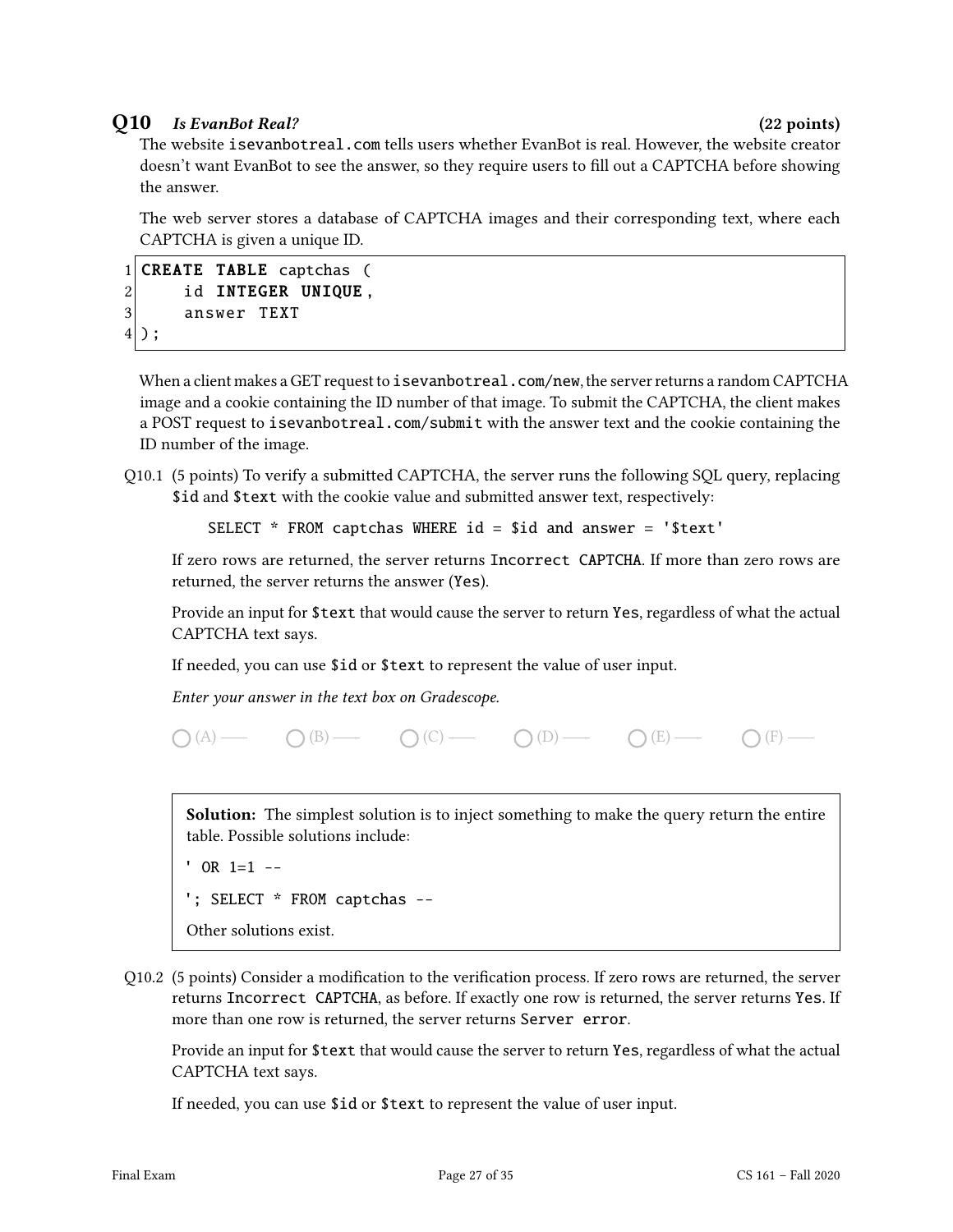Enter your answer in the text box on Gradescope.



Solution: The simplest solution is to inject something to make the query return the entire table, then use SQL's LIMIT operator to limit the response to exactly one row:

' OR 1=1 LIMIT 1 --

'; SELECT \* FROM captchas LIMIT 1 --

If you didn't remember the LIMIT operator, you can also take advantage of the UNIQUE constraint on the id field and build a new query that selects the one row with a given ID:

'; SELECT \* FROM captchas WHERE id = \$id

Other solutions exist.

Q10.3 (3 points) You want to create a malicious link with domain isevanbotreal.com. Any user who requests a CAPTCHA and then clicks on your link will receive the answer Yes. Is it possible to create such a link?

(A) Yes, by exploiting an XSS vulnerability (if one exists) on isevanbotreal.com.

 $\bigcap$  (B) Yes, the link is isevanbotreal.com/submit.

 $\bigcap$  (C) No, because links make GET requests, and submissions are made through POST requests.

 $\bigcap$  (D) No, because links cannot be used for SQL injection.

 $\bigcap(E)$  —

 $\bigcap$  (F) —

Solution: An XSS vulnerability runs Javascript for any user who clicks on it, and the Javascript can make a POST request with input that "solves" the CAPTCHA.

isevanbotreal.com/submit is not a sufficient link, because a user who clicks on this makes a GET request, but we need the user to make a POST request with some data to solve the CAPTCHA.

Q10.4 (3 points) Consider the following Javascript pseudocode:

```
1 // make a GET request for a new CAPTCHA
2 \mid \text{ fetch}() \text{ http://isevanbotreal.com/news'};
3
4 injection = ... // a correct SQL injection exploit from subpart 2
5
\overline{6} // send a POST request with an input that always solves the
     CAPTCHA
```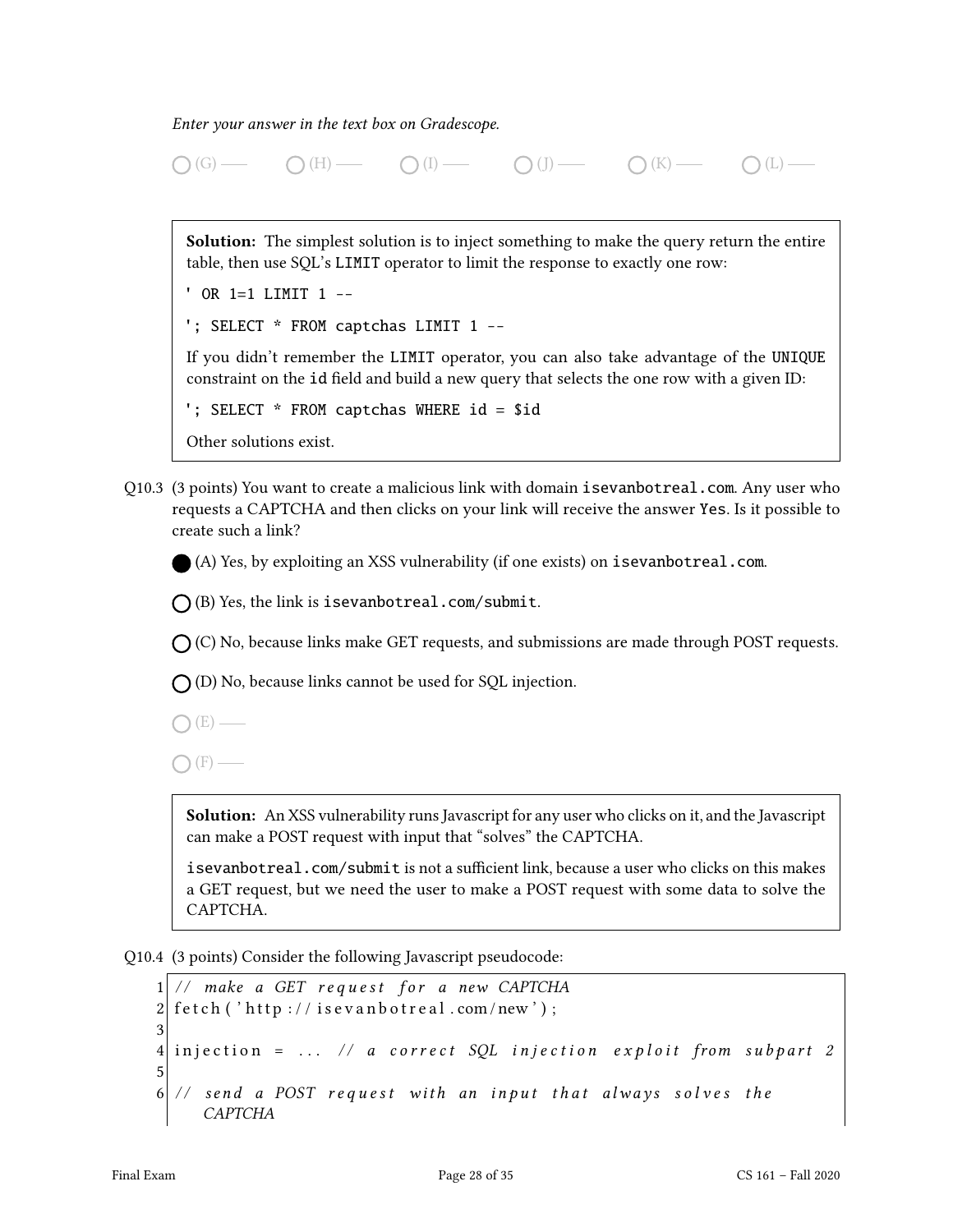```
7 response = fetch ('http://isevanbotreal.com/submit',
8 { method : 'POST', body : injection } );
9
10 \mid \text{/} / \text{ Display the response}11 a lert (response);
```
Does this code successfully display the answer (Yes) without solving the CAPTCHA?

(G) Yes, because the browser attaches the ID cookie in the POST request

 $\bigcap$  (H) Yes, because the script uses HTTP, not HTTPS

 $\bigcap$  (I) No, because SQL injection cannot work over Javascript

 $\bigcap$  (J) No, because the ID cookie is not sent to the server in the POST request

 $\bigcap$  (K) —

 $\bigcap(L)$  —

Solution: This script automates your attack in subpart 2. First it makes a request for a new CAPTCHA, which adds an ID cookie in your browser. Then it makes a POST request with the SQL injection exploit as the body. The browser will automatically attach the ID cookie to this exploit. Finally the script saves the response and displays it with alert.

HTTP/HTTPS is unrelated to this attack because it happens entirely on the application layer and doesn't require the presence of a network attacker.

If you used an XSS vulnerability to inject this Javascript snippet, you would cause anyone who clicks on your link (reflected XSS) or opens your malicious page (stored XSS) to immediately solve a CAPTCHA without actually solving it legitimately.

Q10.5 (3 points) Which of these defenses would stop your exploit in subpart 2? Select all that apply.

(A) Parameterized SQL

 $\Box$  (B) Return the ID as a hidden form field instead of a cookie

 $\Box$  (C) Set the HttpOnly flag on the ID cookie

 $\Box$  (D) None of the above

 $\Box$  (E) —

 $\Box$  (F) —

**Solution:** Parameterized SQL stops all SQL injection attacks by pre-compiling the query so that user input cannot be treated as code.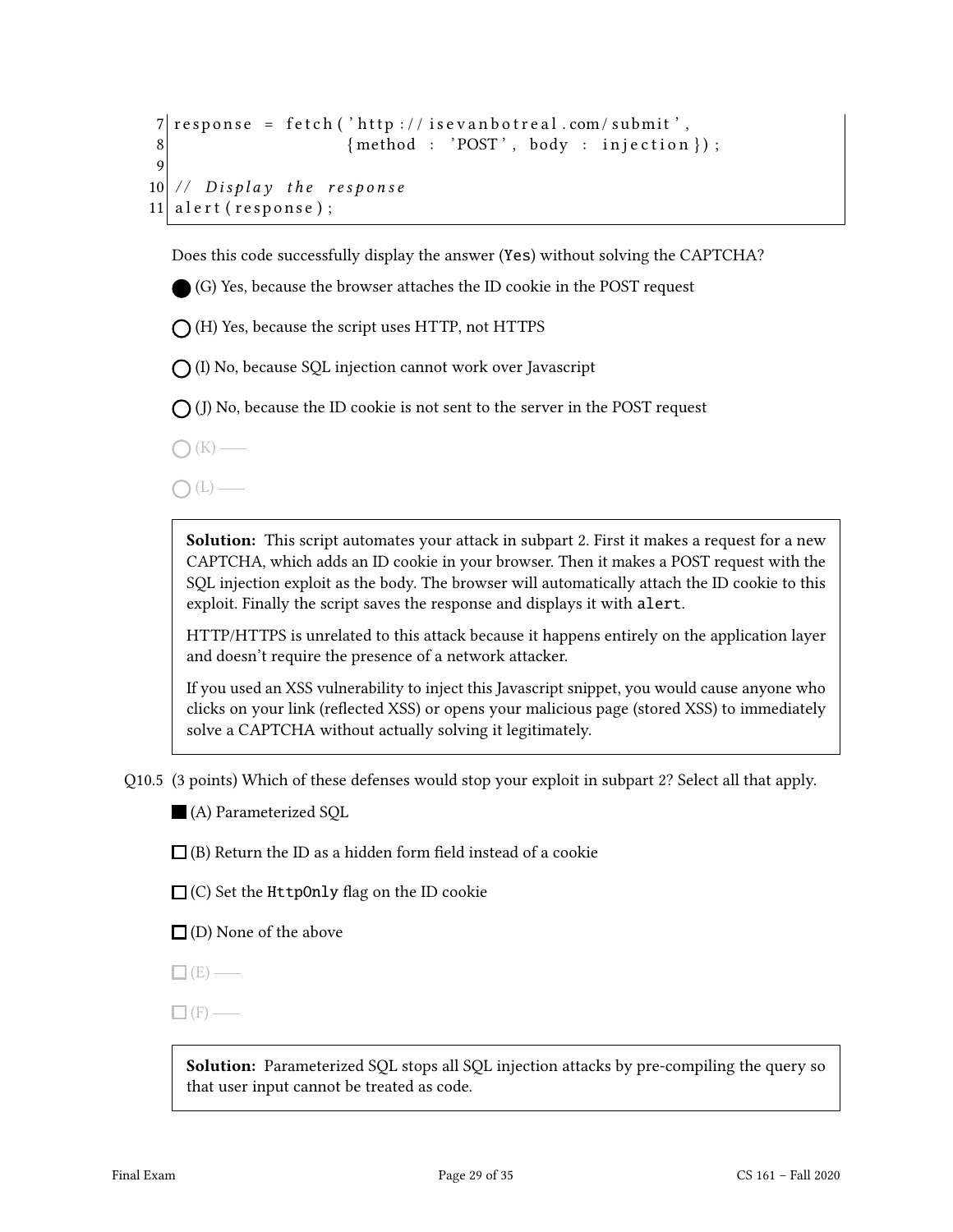If the ID was a hidden form field, the attacker could still read its value and send it to the server.

Setting the HttpOnly flag on the ID cookie would not stop the attack, because the attacker can still read the value of the cookie, and the browser would still send the cookie to the server.

Q10.6 (3 points) Suppose the website implements a defense so that your attack in subpart 2 is no longer possible. There are no other vulnerabilities, and the CAPTCHAs are not solvable by machines, so the only way to receive the answer Yes is for a human to legitimately solve a CAPTCHA. Can a non-human still find a way to solve the CAPTCHAs?

(G) Yes, by using a CAPTCHA solving service

(H) Yes, by brute-forcing the CAPTCHA

 $\bigcap$  (I) No, because CAPTCHA solving services are prohibitively expensive

 $\bigcap$  (J) No, because CAPTCHAs always defend against non-human attackers

 $\bigcap$  (K) —

 $\bigcap(L)$  —

Solution: As seen in lecture, CAPTCHA solving services are very cheap (pennies per CAPTCHA) and readily available. CAPTCHAs usually cannot be brute-forced, because there are too many possible answers.

This is the end of Q10. Leave the remaining subparts of Q10 blank on Gradescope, if there are any. Proceed to Q11 on your answer sheet.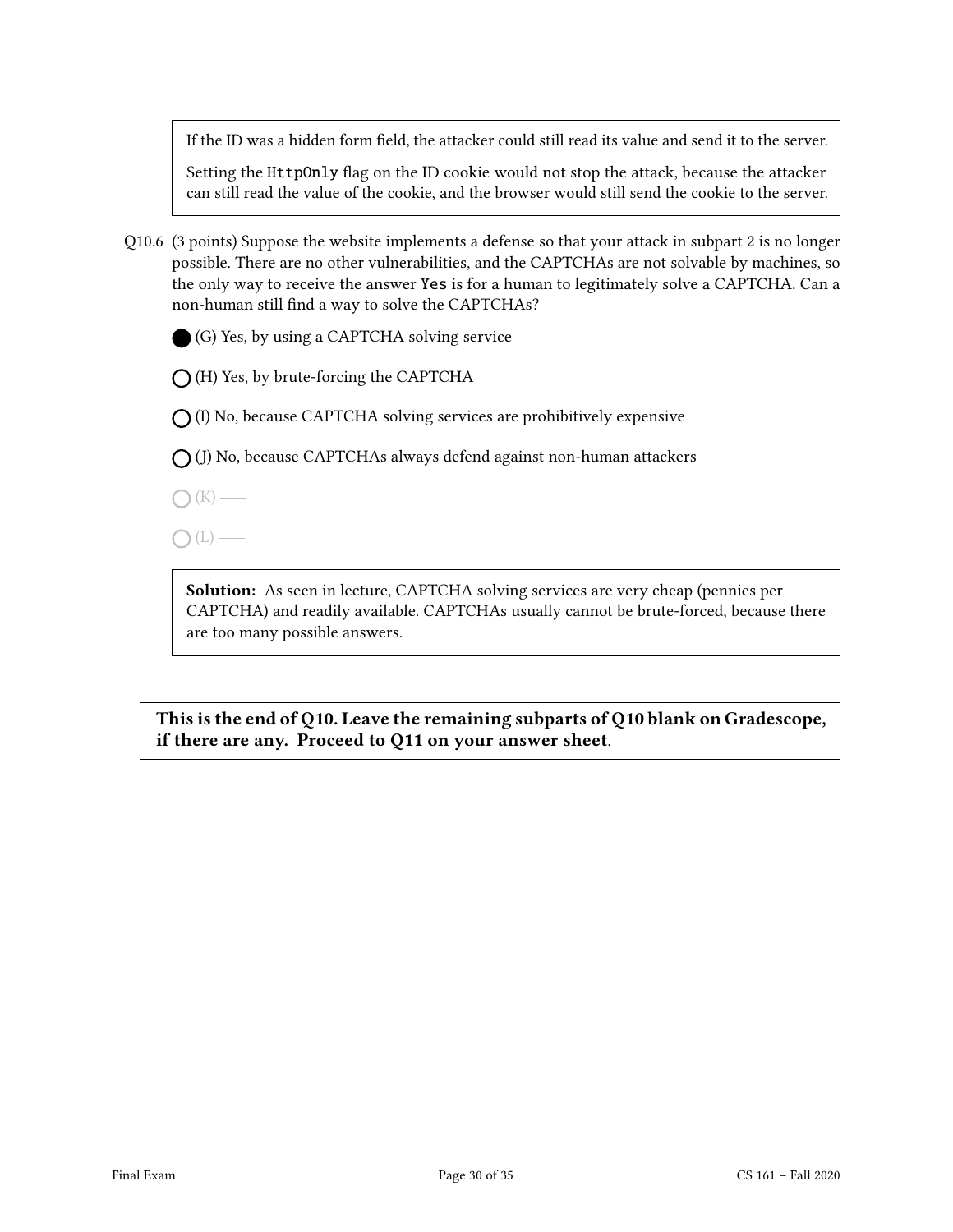## Q11 Hackerman Visits the Voting Booth (21 points)

Your sketchy friend Jared asks you to use your CS 161 skills to help him rig some sort of election. He hands you a business card with credentials for a Russian supercomputer.

Armed with massive computing power, you show up to the Caltopia polling center. It has a Wi-Fi network secured with standard WPA2-PSK.

Q11.1 (5 points) You observe a WPA 4-way handshake. Which values from the handshake are needed to perform a brute-force search for the Wi-Fi password? Select all that apply.

| $(A)$ ANonce                                | $\Box$ (D) The client's MAC address |  |  |
|---------------------------------------------|-------------------------------------|--|--|
| (B) SNonce                                  | $\blacksquare$ (E) The MICs         |  |  |
| $\blacksquare$ (C) The router's MAC address | $\Box$ (F) None of the above        |  |  |

Solution: In the WPA2 4-way handshake, the information dependency goes {SSID, password}  $\rightarrow$  PSK + {ANonce, SNonce, Router MAC, Client MAC}  $\rightarrow$  PTK  $\rightarrow$  MIC. In other words, the SSID and password are used to derive the PSK. Then the PSK, the nonces, and the MAC addresses are used to derive the PTK. Finally, the PTK is used to generate the MIC (message integrity/authentication codes).

To generate a guess for the PTK, you guess a password. Then you use your guessed password and the SSID to generate a guessed PSK. Then you use the guessed PSK, the nonces, and the MAC addresses to guess the PTK. Finally, you generate a MIC with your guessed PTK and see if it matches the MICs in the observed handshake.

Thus we need the nonces, the MAC addresses, and the MICs to perform our brute-force attack.

Q11.2 (4 points) What can you do after successfully brute-forcing the Wi-Fi password? Select all that apply.

(G) Perform on-path network attacks against victims in the same Wi-Fi network

 $\blacksquare$  (H) Decrypt network traffic encrypted with the PTK of a user who joins the network after you

 $\blacksquare$  (I) Decrypt network traffic encrypted with the GTK

 $\Box$  (J) Decrypt TLS network traffic

 $\Box$  (K) None of the above

 $\square$  (L) —

### Solution:

You are on the local network, so you can enable sniffing mode and see packets of other people in the same Wi-Fi network. This makes you an on-path attacker.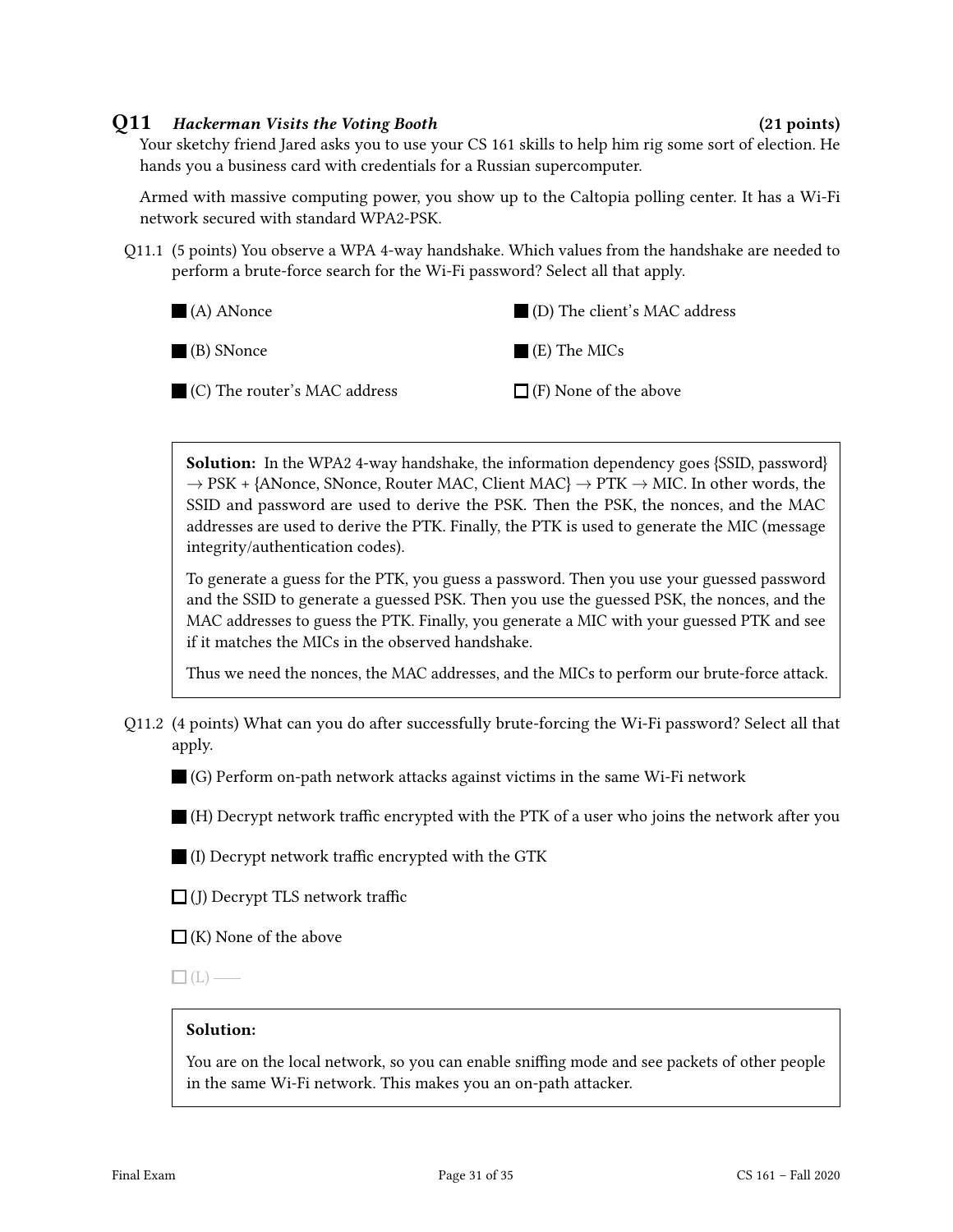With your brute-force attack, you now know the Wi-Fi password. As mentioned above, you are an on-path attacker, so when someone joins the network after you, you can observe their handshake. You use the SSID and your brute-forced password to derive the PSK. You use the nonces and the MAC addresses (sent in plaintext during the handshake, so you know their values), along with the PSK to derive the PTK. Now you can decrypt the victim's messages with their PTK.

During the 4-way handshake, the access point sends the GTK encrypted with the PTK. You have the PTK, so you can decrypt the GTK and then use it to decrypt any network traffic encrypted with the GTK. Alternatively, since you know the password, you can just initiate a WPA2 connection yourself and get the GTK value from the access point.

TLS is end-to-end secure, so being an on-path attacker in the local network won't help you decrypt TLS traffic.

Q11.3 (3 points) Which defenses would stop your attack? Select all that apply.

Clarification during exam: Assume that the Russian supercomputer is able to brute-force the password in in roughly an hour.

| $\Box$ (A) Changing the Wi-Fi password every day $\Box$ (D) None of the above |              |  |  |
|-------------------------------------------------------------------------------|--------------|--|--|
| $\blacksquare$ (B) Using WPA2-Enterprise                                      | $\Box$ (E) — |  |  |
| $\Box$ (C) A modern NIDS system                                               | $\Box$ (F) — |  |  |

Solution: Changing the password each day is generally a poor solution to a low-entropy password. However, we did not specify how long the Russian supercomputer takes to bruteforce a password until clarifications, so everyone gets points for this answer choice.

A NIDS system protects a local network from external attacks, but does not stop attacks from local attackers.

WPA2-Enterprise is a good defense against this attack, because the attacker wouldn't be able to authenticate itself to the third-party server.

You arrive at the New Blackwell City polling center. It also has a Wi-Fi network secured with standard WPA2-PSK.

You walk up to a poll worker, claim that you're a fellow poll worker, and ask for the Wi-Fi password. They write the password on a post-it note and give it to you.

Q11.4 (3 points) Which security principle is most closely related to your experience at this polling place?

(G) Consider Shannon's maxim



 $\bigcap$  (K) Defense in depth

 $\bigcap$  (H) Least privilege

 $\bigcap$  (I) Security is economics

 $\bigcap$  (L) Time of check to time of use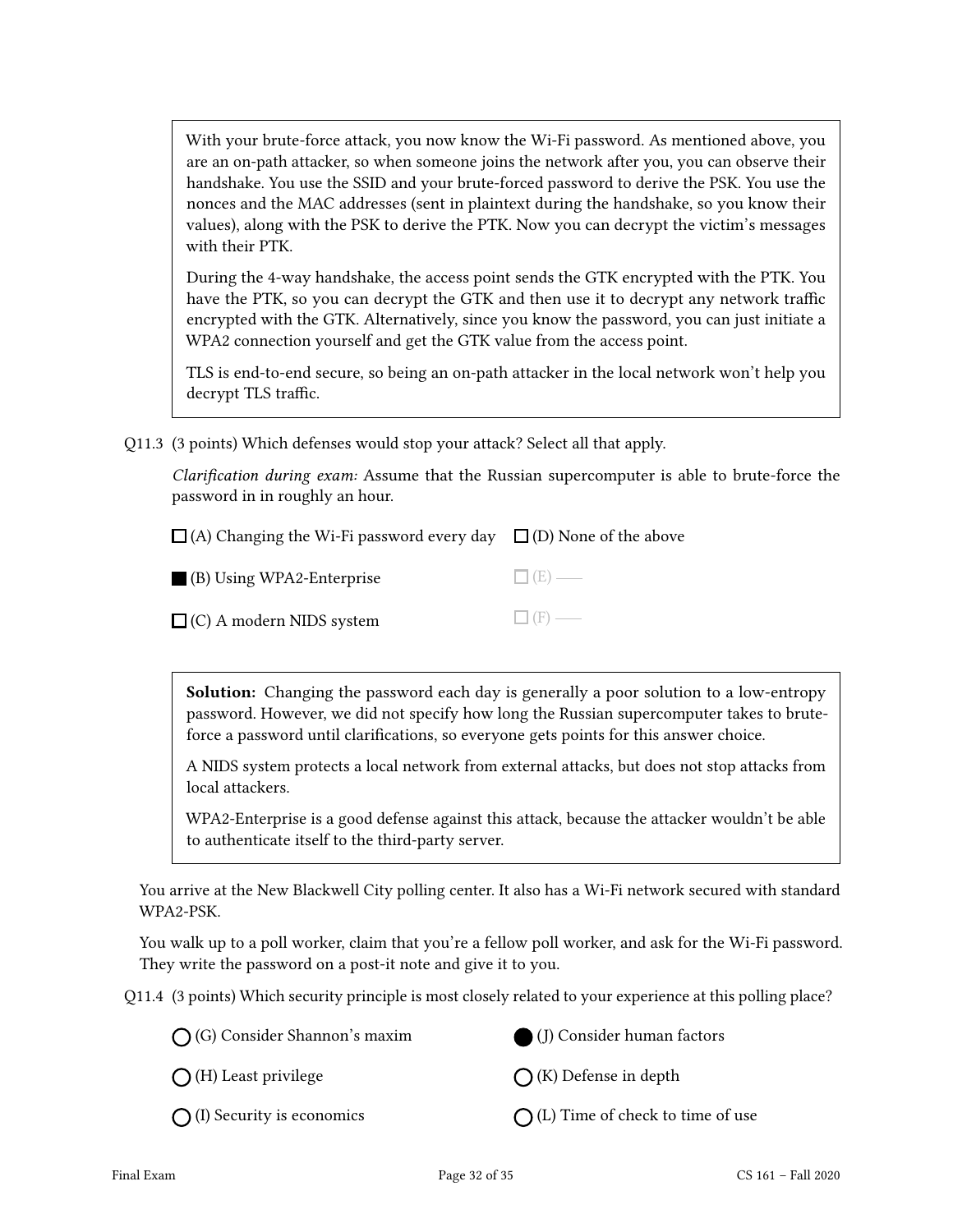Solution: Passing around passwords on post-it notes is an example of considering human factors, as seen in lecture.

Polling places are temporary employers which employ many people. An overworked, underpaid employee who already has the WiFi password written down and doesn't have mastery of low-level network attacks is unlikely to be a good defense against a convincing imposter.

At the Campanile City polling center, you see a DHCP Discover message broadcast to everyone.

Assume your computer has IP address 10.10.10.142, and the network's router and DHCP server have IP address 10.10.10.5. Assume that there are no other machines on the network. Assume there are no reserved or private IP addresses.

You want to return a malicious DHCP Offer that would make you a MITM. What values of the assigned IP address and the gateway IP address could you use in your response?

Q11.5 (3 points) Assigned IP address:

Enter your answer in the text box on Gradescope.

Solution: Any IP address not already in use works here. Since there are no other machines on the network, and we are ignoring reserved or private IP addresses, any IP except 10.10.10.142 and 10.10.10.5 is correct.

Q11.6 (3 points) Gateway IP address:

Enter your answer in the text box on Gradescope.

|                 | $\bigcap$ (H) — |                 |            |                 |                  |
|-----------------|-----------------|-----------------|------------|-----------------|------------------|
|                 |                 |                 |            |                 |                  |
| $\bigcap$ (G) — |                 | $\bigcap$ (I) — | $\bigcirc$ | $\bigcap (K)$ — | $\bigcirc$ (L) — |

**Solution:** You should make your own computer the gateway, so that the victim sends any outgoing messages to you first. Thus the only correct answer is  $10.10.10.142$  (your IP address).

This is the end of Q11. Leave the remaining subparts of Q11 blank on Gradescope, if there are any. You have reached the end of the exam.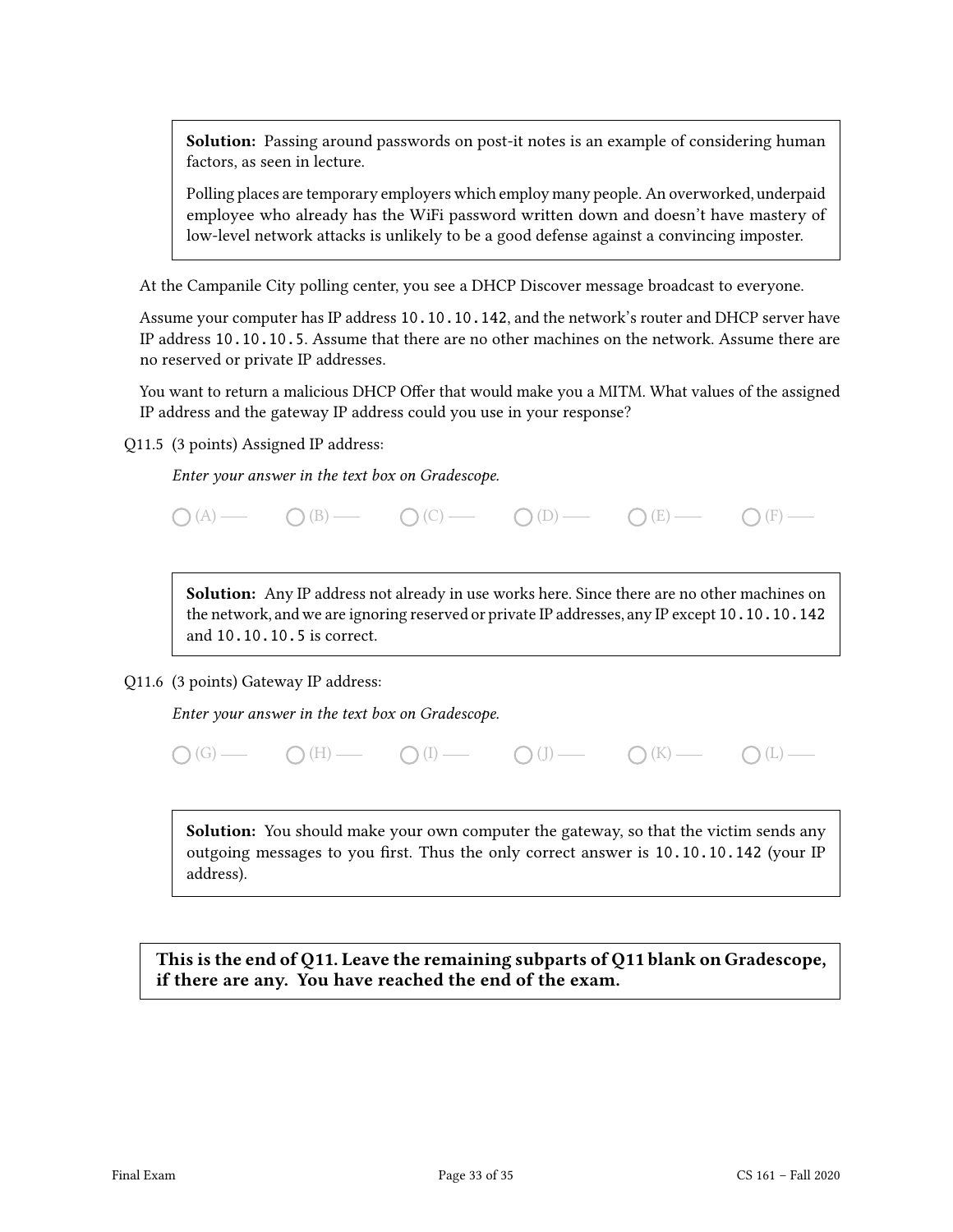# C Function Definitions

size\_t strnlen(const char \*s, size\_t maxlen);

The strnlen() function returns the number of characters in the string pointed to by s, excluding the terminating null byte  $(\sqrt{0})$ , but at most maxlen. In doing this, strnlen() looks only at the first maxlen characters in the string pointed to by s and never beyond s+maxlen.

char \*strcpy(char \*dest, const char \*src);

The strcpy() function copies the string pointed to by src, including the terminating null byte (' $\setminus 0'$ ), to the buffer pointed to by dest. The strings may not overlap, and the destination string dest must be large enough to receive the copy.

char \*strncpy(char \*dest, const char \*src, size\_t n);

The strncpy() function is similar, except that at most n bytes of src are copied. Warning: If there is no null byte among the first n bytes of src, the string placed in dest will not be null-terminated.

If the length of src is less than n, strncpy() writes additional null bytes to dest to ensure that a total of n bytes are written.